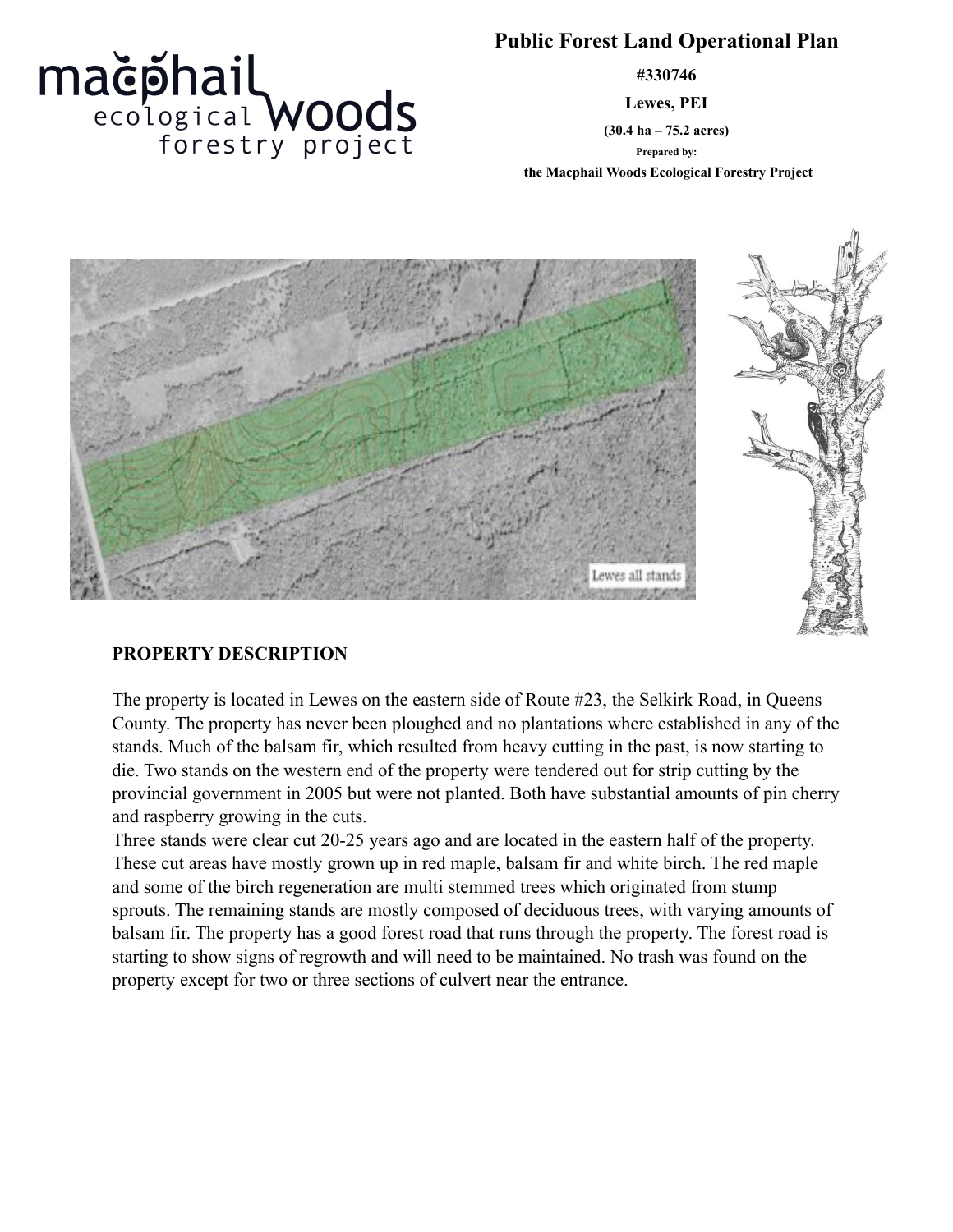#### **Special notes:**

This property will be able to produce a variety of fuelwood and hardwood lumber, just from the removal of poor quality trees that can be found throughout the forest. Generally, a sustainable harvest level is approximately  $\frac{1}{2}$  cord per acre (4.5 cubic meters per hectare) annually from most Island forests. Sustainable harvesting practices will actually improve the quality of trees within the woodland by the strategic extraction of trees, such as the removal of a cankered American beech overshadowing a young yellow birch. At the same time, it is critical to ensure that there are still adequate wildlife trees throughout the property. In all stands, improving forest health and future woodland value through proper pruning and enhancement plantings makes good sense. The income generated from the sale of wood products will help fund some of the other silviculture practices we will be carrying out on the property that will have no financial returns for many years.

One unusual plant found on this property is spotted coral-root. This saprophytic orchid does not photosynthesize, obtaining its nutrients from decaying plant material.

Many shrews were seen on the property during the surveys, indicating a high population.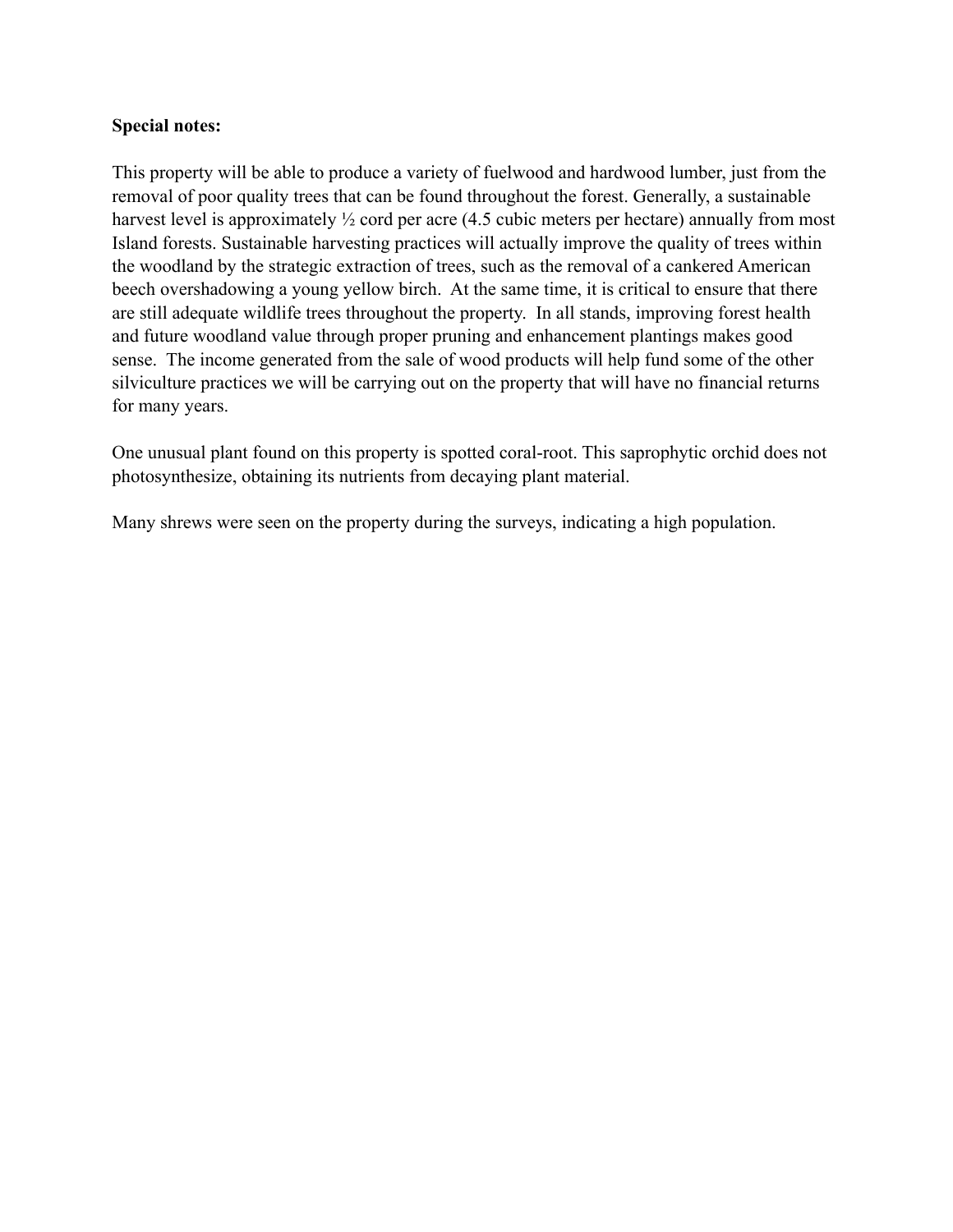## **STAND TREATMENTS**



**Stand #1 (0.60ha):** This stand is located in the southwest corner of the property adjacent to the Selkirk Road. It is relatively flat with a slope to the southeast. The stand is dominated by large cankered American beech, yellow birch and red maple, with some balsam fir mixed in. Regeneration is strong throughout the stand with lots of young trees from all of the main species. A small area in the middle of the stand was heavily cut and has many multi-stemmed red maples as well as some white birch. The stand has volume but not value.

**Drainage:** high **Watercourse:** no **Ploughed:** no **Origin:** partial cut **Dominant and codominant trees:** #1: American beech 35% of stand age: 80 Diameter: 37.5cm Ht: 15.7m #2: yellow birch 30% of stand age: 70 Diameter: 21.5cm Ht: 16.3m #3: red maple 25% of stand age: 80-90 Diameter: 26.7cm Ht: 18m #4: balsam fir 10% of stand age: 60 Diameter: 25.6cm Ht: 16.4m **Tree source:** stump sprout: 10% seed: 90% plantation: 0% **Maturity class:** mature **Canopy description:** tall, open with side light **Stocking:** fully stocked **Tree quality:** medium **Regeneration <5m:** high #1: red maple Ht: 0.2m #2: balsam fir Ht: 0.3m #3: American beech Ht: 0.2m **Other plant species:** white birch, European mountain ash, pin cherry, wild raisin, starflower, hay scented fern, wood fern, running clubmoss, lung lichen, old man's beard, spotted coral-root, Indian pipe

**Total % ground cover:** 0% moss 0% shrub 0% flower 60% tree 25%fern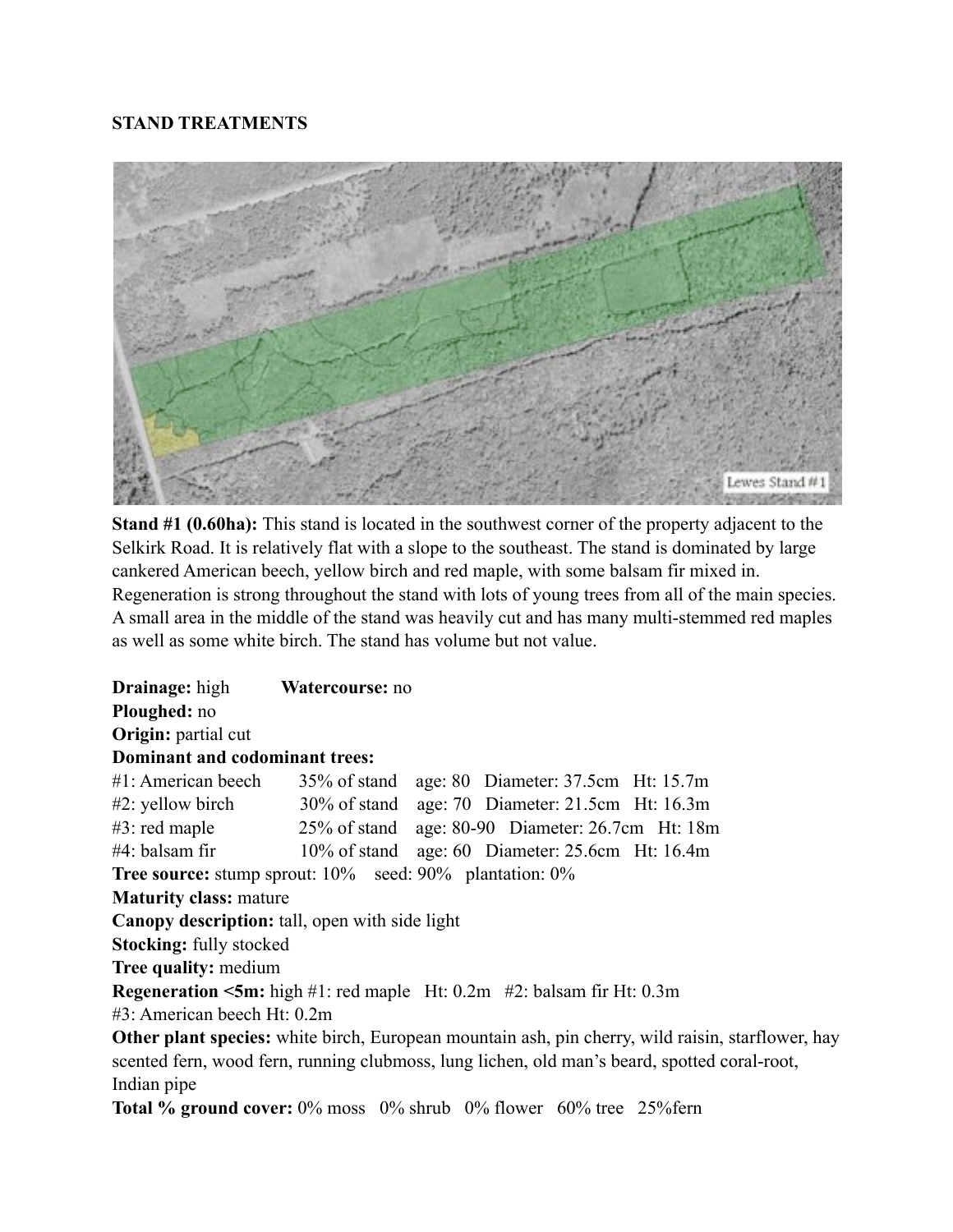**Coarse woody debris:** high **# Snag trees:** medium high **Quality of snags:** medium **Wildlife:** witnessed a house cat hunting and catching a shrew, black-capped chickaded

**Treatment:** The multi-stemmed red maple and white birch in the recently cut section of the stand should have the number of their stems reduced. Any single stem trees in this area should be pruned and released and the balsam fir removed where ever possible. Throughout the rest of the stand are a number of large cankered American beech that can be harvested for fuelwood and hardwood lumber. The removal of each tree would create a patch large enough to plant 3 trees and six shrubs. Use red spruce, sugar maple, white ash, red oak, striped maple, eastern hemlock, alternate-leaf dogwood, highbush cranberry, beaked hazelnut, witch hazel and a variety of wildflowers.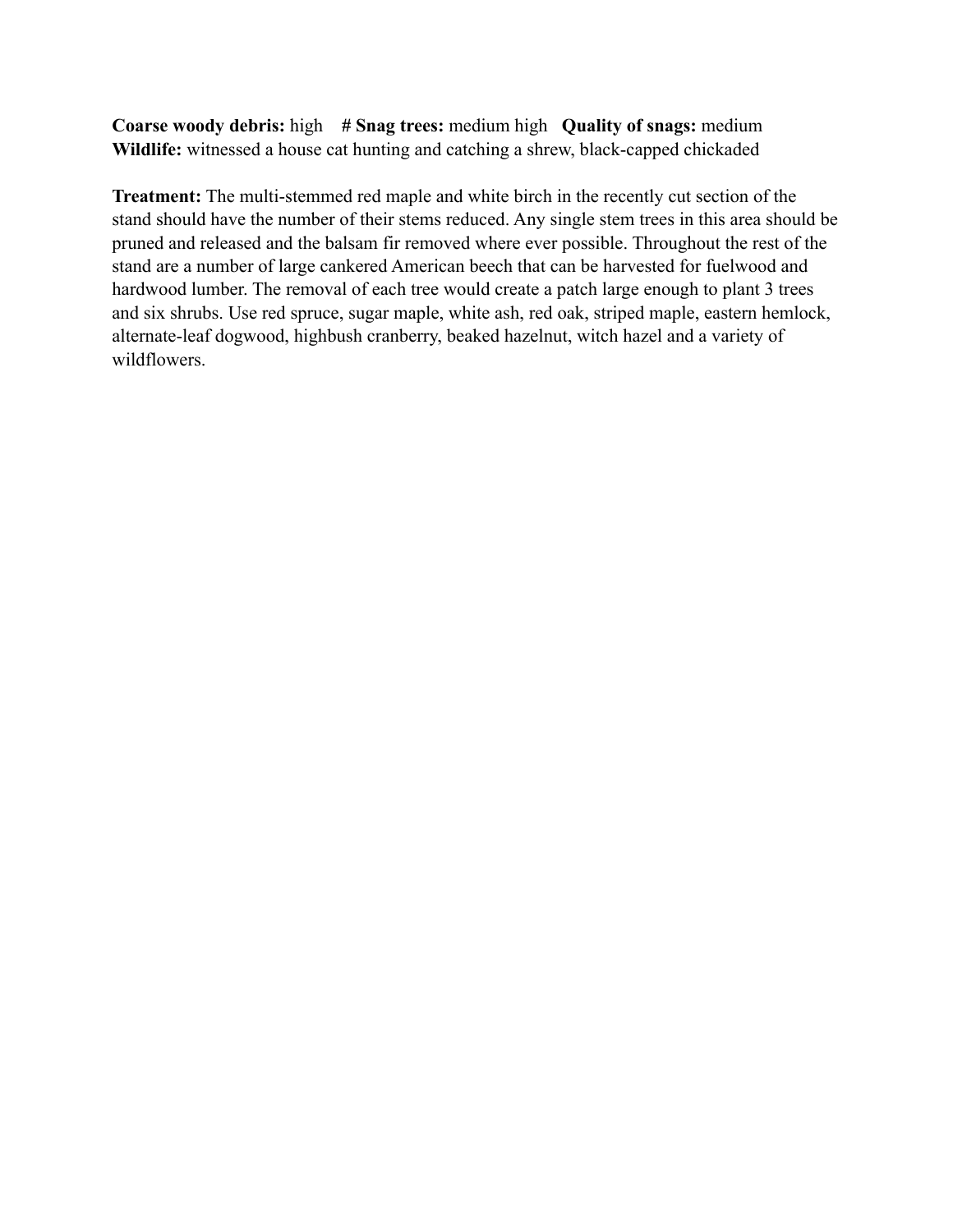

**Stand #2 (1.57 ha):** The stand is located in the northwest corner of the property along the Selkirk Road. The ground is even with a steady slope to the south. The stand is split in two by Stand #6. This stand has three distinct sections. The first section is an area of 45 year old balsam fir mixed with white birch, red maple and trembling aspen. Most of the balsam fir is in decline but the sound ones could be harvested for soft wood lumber. The second section is an area of five year old strip cuts roughly 15m wide that have grown up in pin cherrie that are now 7m tall. Thick patches of raspberry cover much of the ground in this area. The third area is a narrow strip of low quality deciduous and coniferous trees that stretch along the Selkirk Road with a tall and densely closed canopy. This section contains large American beech, red spruce, balsam fir, red maple and white birch. In the northeast corner of the stand, four red spruce were found with an average height of 14.7m and an average diameter of 29.2cm (see map waypoint). There are also some 1m white pine saplings that were planted along the edge of the strip cuts.

**Drainage:** high **Watercourse:** no **Ploughed:** no **Origin:** partial cut and strip cut **Dominant and codominant trees:** #1: balsam fir 60% of stand age: 45 Diameter: 18cm Ht: 13.5m #2: white birch 20% of stand age: 45 Diameter: 10.6cm Ht: 12.9m #3: red maple 10% of stand age: 35 Diameter: 9.3cm Ht: 13.5m #4: trembling aspen 10% of stand age: 45 Diameter: 23.7cm Ht: 19.3m **Tree source:** stump sprout: 10% seed: 90% plantation: 0% **Maturity class:** mature **Canopy description:** tall and closed with abundant side light **Stocking:** fully stocked **Tree quality:** medium **Regeneration <5m:** high #1: balsam fir Ht: 0.2m #2: white birch Ht: 0.1m #3: red maple Ht: 0.1m #4: American beech Ht: 0.1m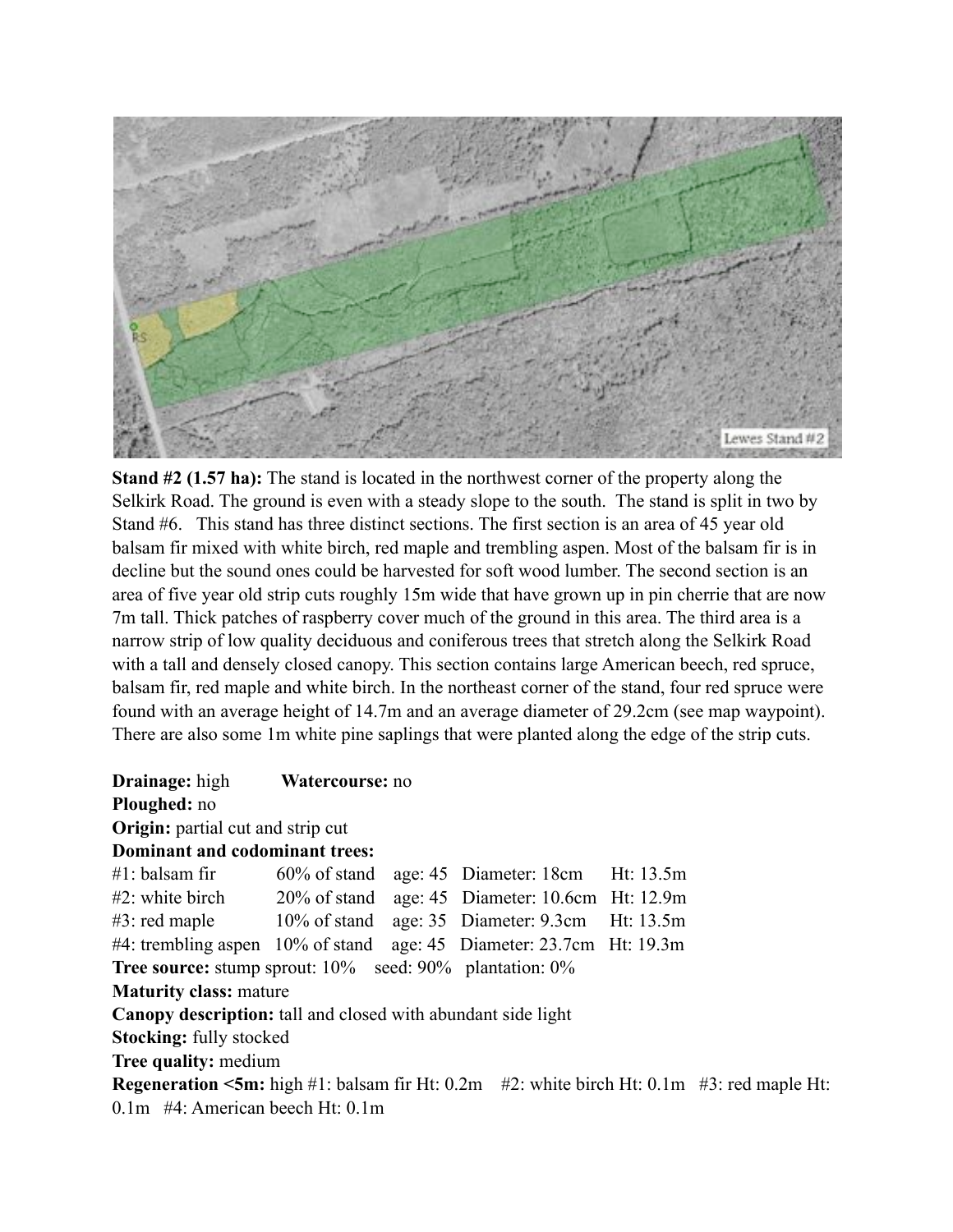**Other plant species:** American beech, red spruce, white pine, white spruce, striped maple, mountain ash, red elderberry, blueberry, bayberry, black berry, prince's pine, wild strawberry, starflower, narrow-leaf goldenrod, common lady's sipper, wild lily-of-the-valley, violet (spp), hay-scented fern, wood fern, bracken fern, old man's beard, ground pine, **Total % ground cover:** 30% moss 30% shrub 0% flower 20% tree **Coarse woody debris:** high **# Snag trees:** high **Quality of snags:** medium **Wildlife:** black-capped chickadee, raccoon scat, skunk scent, snowshoe hare pellets

**Treatment:** This stand has beautiful regeneration in the uncut balsam fir sections. Remove sound balsam fir, for softwood lumber, to create 15m wide patches that will allow the existing white birch, red maple and American beech seedlings to grow faster. Any dead fallen balsam fir that is hung up in other trees should be felled to speed decomposition. Large sound snags should be left standing. Plant patches with maple, red oak, white ash, eastern hemlock, ironwood, alternate-leaf dogwood, beaked hazelnut, witch hazel, ferns and wildflowers. Leave all trembling aspen to become large diameter snags for cavity-nesting birds.

Plant strip cuts with sugar maple, striped maple, red oak, white ash, eastern hemlock, ironwood, alternate-leaf dogwood, beaked hazelnut, witch hazel, hobblebush and wild raisin. Planting sites will need to have the raspberry and woody debris cleared and the pin cherry thinned. To do this, remove a one to two meter swath of raspberry and use the brush to mulch. Cut any pin cherry in the immediate area to allow just enough sunlight to reach the planting site without encouraging pin cherry regrowth.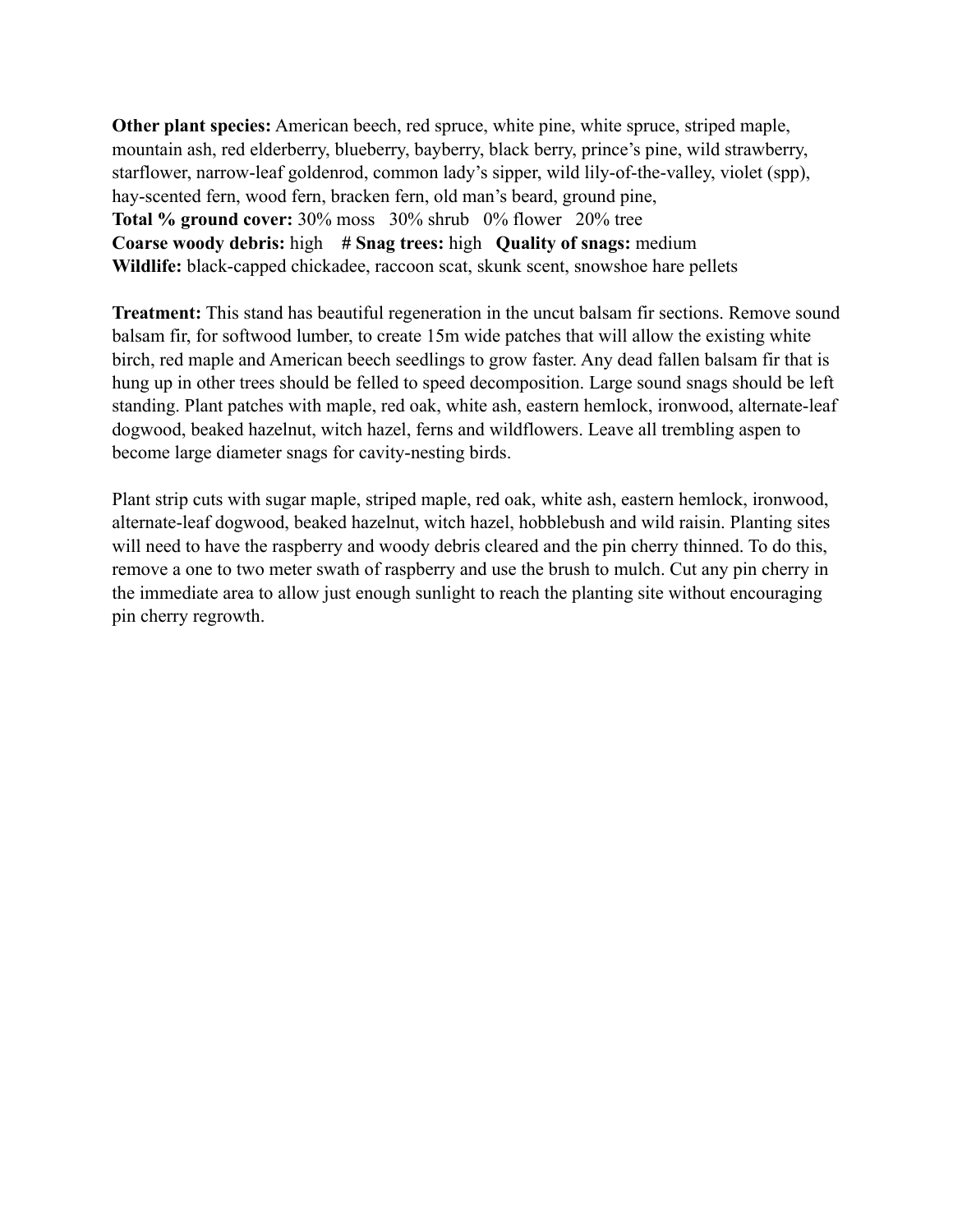

**Stand #3 (0.20 ha):** The stand is located close to the entrance of the property south of the forest road. The stand is almost completely made up of balsam fir that are naturally thinning themselves, except for a small amount of American beech. The eastern section of the stand is composed of immature balsam fir, unlike the western section which has more mature fir. The interior of the stand is dark and overstocked, particularly in the younger fir section.

**Drainage:** high **Watercourse:** no **Ploughed:** no **Origin:** clear cut **Dominant and codominant trees:** #1: balsam fir 95% of stand age: 30-40 Diameter: 11.2cm Ht: 11.3m #2: American beech 5% of stand age: 50-60 Diameter: 21 cm Ht: 14.2 m **Tree source:** stump sprout:  $0\%$  seed:  $100\%$  plantation:  $0\%$ **Maturity class:** immature **Canopy description:** closed and dark **Stocking:** overstocked **Tree quality:** medium **Regeneration <5m:** low #1: balsam fir Ht: 0.05m **Other plant species:** American beech, red maple, yellow birch, white birch, ground hemlock, starflower, wood fern, old man's beard, Indian pipe **Total % ground cover:** 5% moss 0% shrub 0% flower 0% tree 95% leaf liter **Coarse woody debris:** medium **# Snag trees:** medium low **Quality of snags:** low **Wildlife:** 

**Treatment:** Create 2 or 3 12m openings by removing balsam fir and plant white pine, sugar maple, red spruce, eastern hemlock, alternate-leaved dogwood, beaked hazelnut, and witch hazel.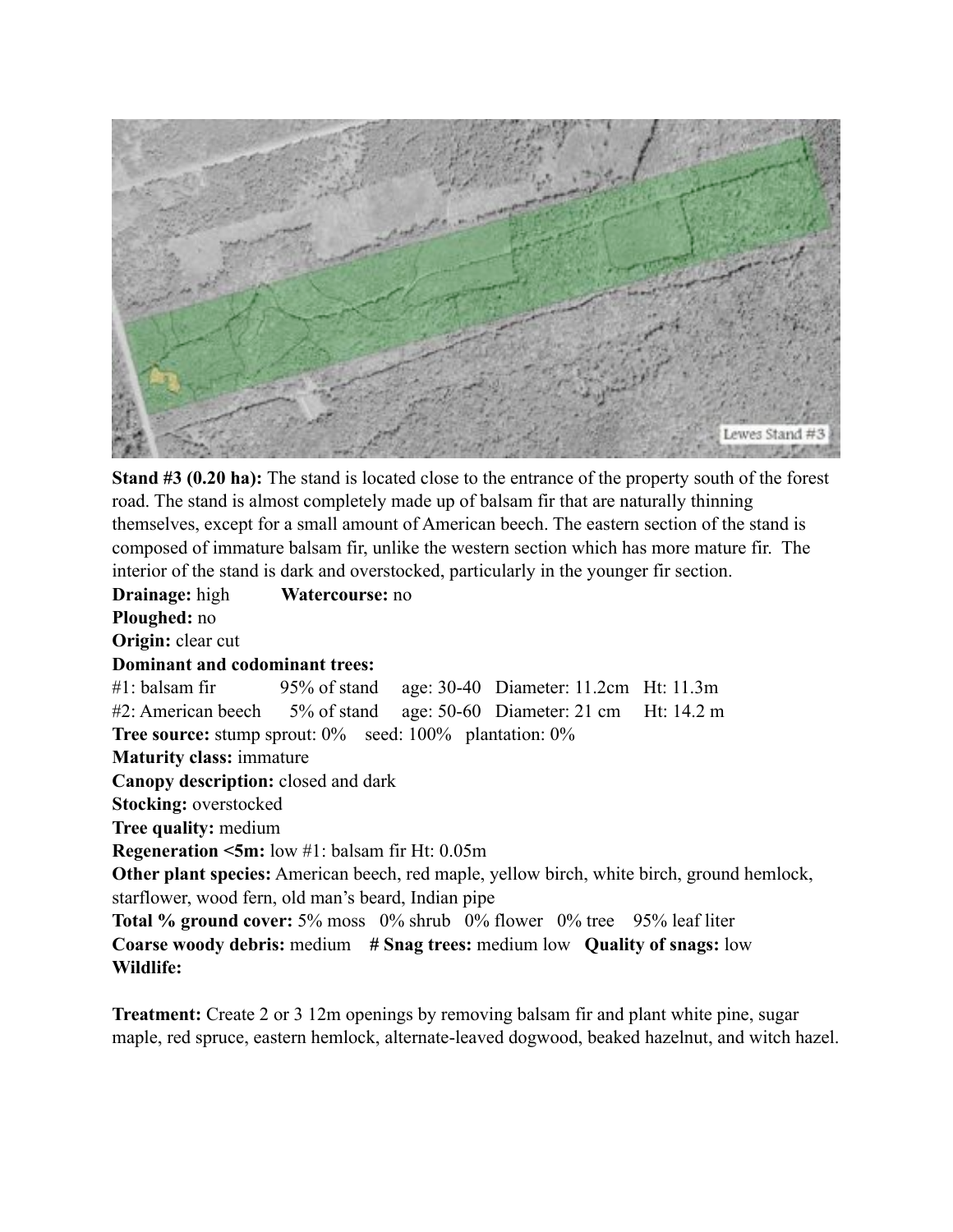

**Stand #4 (1.46 ha):** This south-sloping stand is located on the western side of the property and is a balsam fir stand that is rapidly dying. The white birch and red maple are generally confined to the edges of the stand especially along the forest road. There is scattered white spruce growing throughout the balsam fir. A large eastern hemlock (68cm diameter and 17.7m tall) is growing in the southern section of the stand (see waypoint on map).

| <b>Drainage:</b> high                                                                         | Watercourse: no |  |  |                                                                                                |  |
|-----------------------------------------------------------------------------------------------|-----------------|--|--|------------------------------------------------------------------------------------------------|--|
| Ploughed: no                                                                                  |                 |  |  |                                                                                                |  |
| Origin: clear cut                                                                             |                 |  |  |                                                                                                |  |
| Dominant and codominant trees:                                                                |                 |  |  |                                                                                                |  |
| #1: balsam fir 75% of stand age: 35 Diameter: 15.1cm Ht: 15.5m                                |                 |  |  |                                                                                                |  |
| #2: white birch 10% of stand age: 35 Diameter: 15cm Ht: 16m                                   |                 |  |  |                                                                                                |  |
| $#3$ : red maple $10\%$ of stand age: 35 Diameter: 15.1cm Ht: 16.5m                           |                 |  |  |                                                                                                |  |
| #4: white spruce 0% of stand age: 35 Diameter: 18.5cm Ht: 16.5m                               |                 |  |  |                                                                                                |  |
| <b>Tree source:</b> stump sprout: 10% seed: 90% plantation: 0%                                |                 |  |  |                                                                                                |  |
| <b>Maturity class: over mature</b>                                                            |                 |  |  |                                                                                                |  |
| <b>Canopy description:</b> tall and open with plenty of side light                            |                 |  |  |                                                                                                |  |
| <b>Stocking:</b> fully stocked                                                                |                 |  |  |                                                                                                |  |
| Tree quality: medium                                                                          |                 |  |  |                                                                                                |  |
| <b>Regeneration <math>\leq 5m</math>:</b> high #1: balsam fir Ht: 0.1m #2: red maple Ht: 0.1m |                 |  |  |                                                                                                |  |
| #3:American beech Ht: 0.1m                                                                    |                 |  |  |                                                                                                |  |
|                                                                                               |                 |  |  | Other plant species: American beech, trembling aspen, sugar maple, striped maple, pin cherry,  |  |
|                                                                                               |                 |  |  | European mountain ash, raspberry, wild raisin, common lady's slipper, wild lily-of-the-valley, |  |
| ground pine, hay-scented fern, wood fern, bracken fern, old man's beard, Indian pipe,         |                 |  |  |                                                                                                |  |
| <b>Total % ground cover:</b> 90% moss 2% shrub 3% flower 5% tree                              |                 |  |  |                                                                                                |  |
| Coarse woody debris: high # Snag trees: high Quality of snags: low medium                     |                 |  |  |                                                                                                |  |
| Wildlife:                                                                                     |                 |  |  |                                                                                                |  |
|                                                                                               |                 |  |  |                                                                                                |  |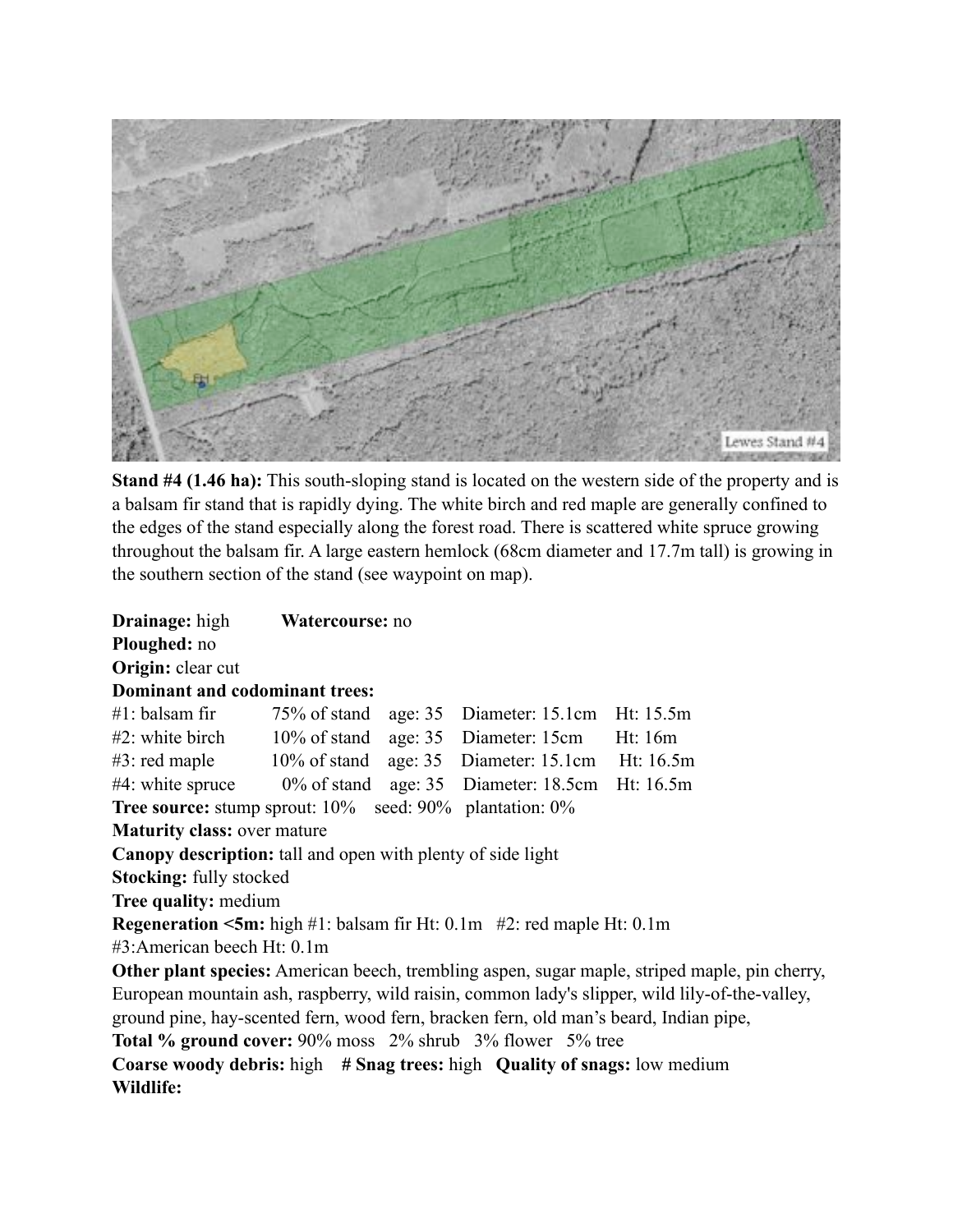**Treatment:** Create 15-20 openings, 12-15m in diameter, throughout the stand for planting. As this stand lacks a strong biodiversity, a healthy mix of plants would benefit the site. Add a mix of white ash, red oak, white pine, red spruce, sugar maple, yellow birch, eastern hemlock, alternateleaf dogwood, beaked hazelnut, witch hazel, hobblebush, ferns and wildflowers.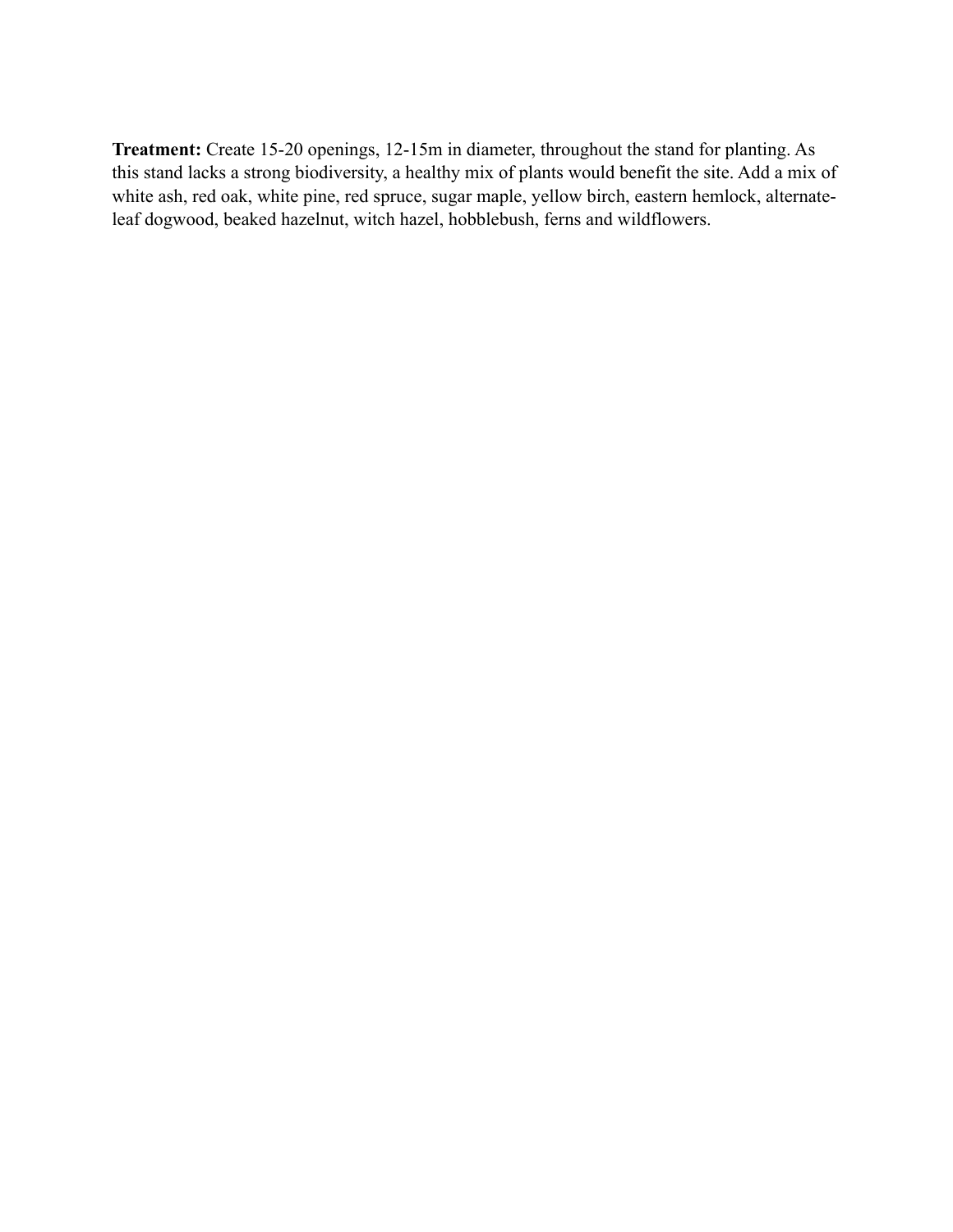

**Stand #5 (0.28 ha):** This small stand in the western end section of the property runs along the southern border. It is relatively flat with a gentle southern slope. The stand is primarily composed of red maple and white birch with some yellow birch, American beech and balsam fir. The majority of the standing balsam fir is dead.

| <b>Drainage:</b> high                                                                       | Watercourse: no |           |                             |                                                                                                |  |
|---------------------------------------------------------------------------------------------|-----------------|-----------|-----------------------------|------------------------------------------------------------------------------------------------|--|
| Ploughed: no                                                                                |                 |           |                             |                                                                                                |  |
| Origin: partial cut                                                                         |                 |           |                             |                                                                                                |  |
| <b>Dominant and codominant trees:</b>                                                       |                 |           |                             |                                                                                                |  |
| $#1$ : red maple $50\%$ of stand                                                            |                 | age: $40$ | Diameter: 14.6 cm Ht: 17.6m |                                                                                                |  |
| $\#2$ : white birch $20\%$ of stand age: 40                                                 |                 |           | Diameter: 14.5cm Ht: 16.4m  |                                                                                                |  |
| #3: American beech 15% of stand age: 60-80 Diameter: 31cm Ht: 12m                           |                 |           |                             |                                                                                                |  |
| $#4$ : yellow birch $10\%$ of stand age: 40                                                 |                 |           | Diameter: 17.7cm Ht: 14.2m  |                                                                                                |  |
| $#5$ : balsam fir 5% of stand                                                               |                 | age: $40$ | Diameter: 11.8cm Ht: 13m    |                                                                                                |  |
| <b>Tree source:</b> stump sprout: 15% seed: 85% plantation: 0%                              |                 |           |                             |                                                                                                |  |
| <b>Maturity class: mature</b>                                                               |                 |           |                             |                                                                                                |  |
| <b>Canopy description:</b> tall and closed with plenty of side light                        |                 |           |                             |                                                                                                |  |
| <b>Stocking: fully stocked</b>                                                              |                 |           |                             |                                                                                                |  |
| Tree quality: medium high                                                                   |                 |           |                             |                                                                                                |  |
| <b>Regeneration &lt;5m:</b> low-medium $#1$ : red maple Ht: 0.1m $#2$ : balsam fir Ht: 0.1m |                 |           |                             |                                                                                                |  |
| #3: American beech Ht: 0.1m                                                                 |                 |           |                             |                                                                                                |  |
|                                                                                             |                 |           |                             | Other plant species: striped maple, European mountain ash, wild lily-of-the-valley, clintonia, |  |
| starflower, lung lichen, old man's beard, Indian pipe                                       |                 |           |                             |                                                                                                |  |
| <b>Total % ground cover:</b> 10% moss 20% shrub 20% flower 20% tree                         |                 |           |                             |                                                                                                |  |
| Coarse woody debris: high # Snag trees: high Quality of snags: medium                       |                 |           |                             |                                                                                                |  |
| <b>Wildlife:</b> hairy woodpecker                                                           |                 |           |                             |                                                                                                |  |
|                                                                                             |                 |           |                             |                                                                                                |  |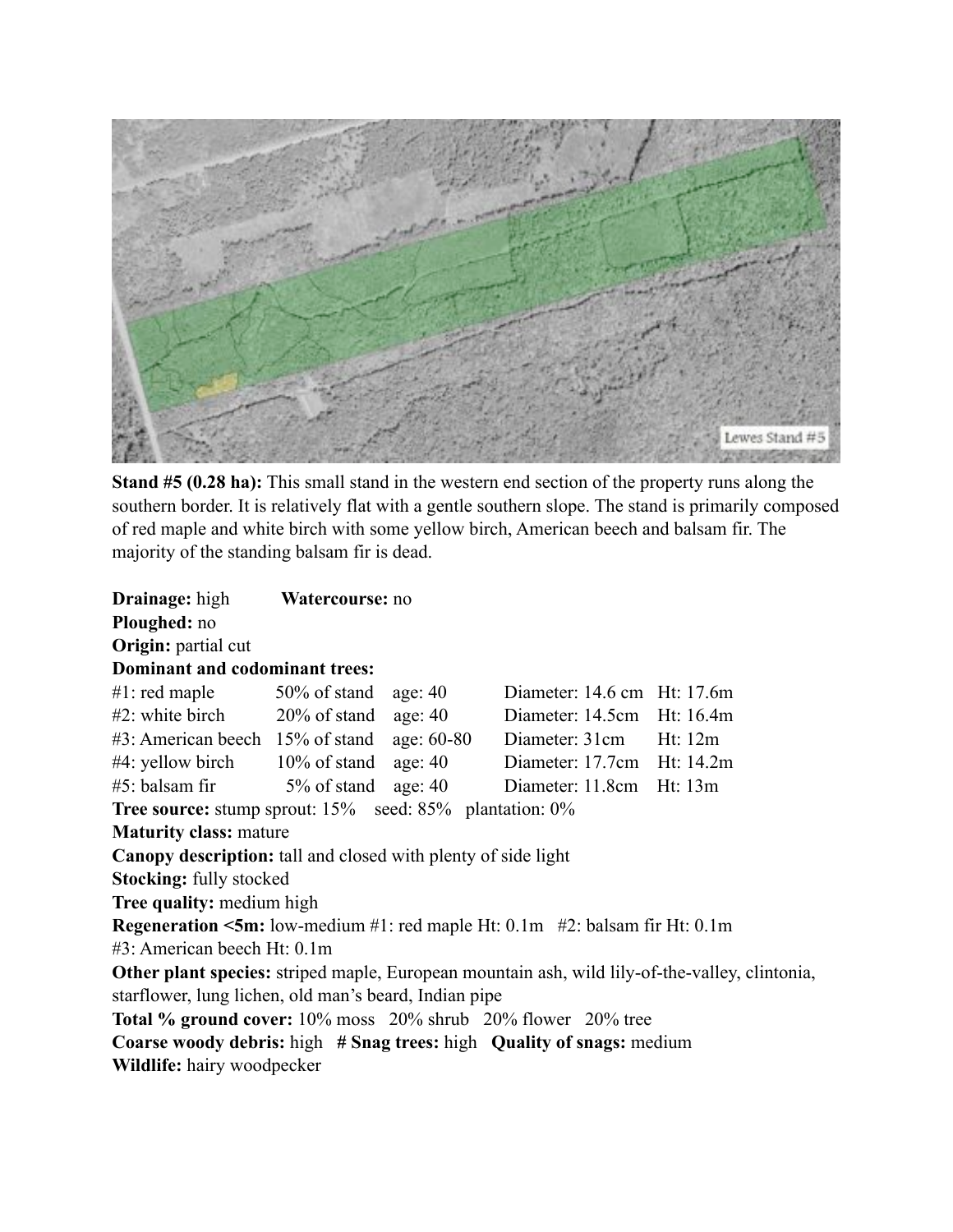**Treatment:** Harvesting some red maple for fuelwood will open up planting sites throughout the stand. Suitable species to introduce include yellow birch, sugar maple, ironwood, red spruce, eastern hemlock, white pine, alternate-leaf dogwood, witch hazel, beaked hazelnut and hobblebush.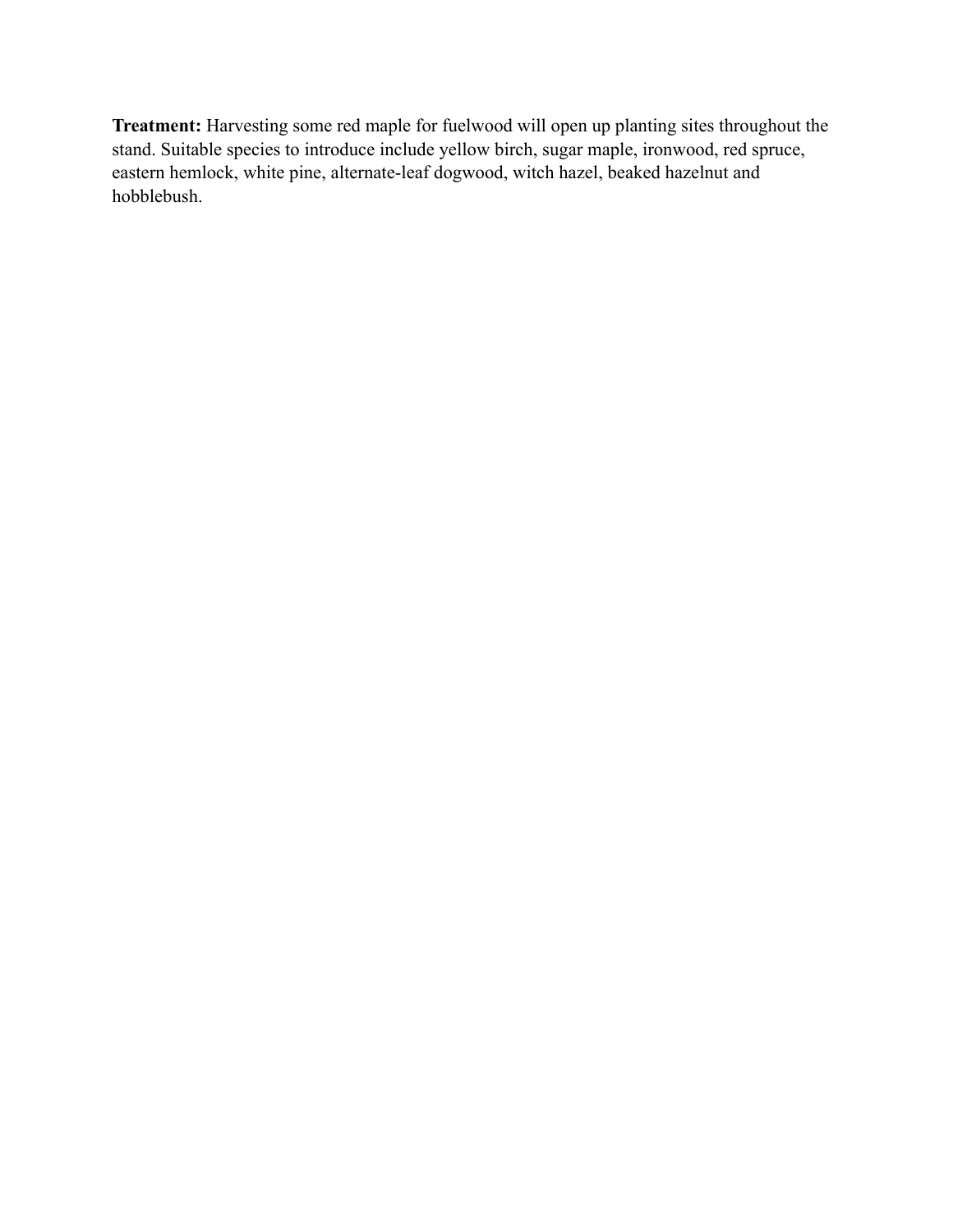

**Stand #6 (0.24 ha):** This stand is a dry, narrow valley which bisects Stand #2. It runs from the northern boundary to the forest road and is a mix of deciduous and coniferous trees. The main tree species are balsam fir, American beech, white birch and some yellow birch, and there is little ground cover. There is no culvert where the road crosses the valley, indicating infrequent to no runoff.

| <b>Drainage:</b> high                                                                                 |  |  | <b>Watercourse:</b> occasionally in the spring and dunning rain storms |           |  |
|-------------------------------------------------------------------------------------------------------|--|--|------------------------------------------------------------------------|-----------|--|
| Ploughed: no                                                                                          |  |  |                                                                        |           |  |
| Origin: clear cut                                                                                     |  |  |                                                                        |           |  |
| <b>Dominant and codominant trees:</b>                                                                 |  |  |                                                                        |           |  |
| $#1$ : balsam fir 50% of stand age: 40                                                                |  |  | Diameter: 16.9cm Ht: 15.6m                                             |           |  |
| $#2$ : American beech 30% of stand age: 60-70                                                         |  |  | Diameter: 20.3cm Ht: 15.6m                                             |           |  |
| $\#3$ : white birch $10\%$ of stand age: 40                                                           |  |  | Diameter: 10.2cm Ht: 15.8m                                             |           |  |
| $#4$ : yellow birch $10\%$ of stand age: 60                                                           |  |  | Diameter: 14cm                                                         | Ht: 15.5m |  |
| <b>Tree source:</b> stump sprout: $30\%$ seed: $70\%$ plantation: $0\%$                               |  |  |                                                                        |           |  |
| <b>Maturity class: mature</b>                                                                         |  |  |                                                                        |           |  |
| <b>Canopy description:</b> closed with side light                                                     |  |  |                                                                        |           |  |
| <b>Stocking:</b> fully stocked                                                                        |  |  |                                                                        |           |  |
| <b>Tree quality: medium</b>                                                                           |  |  |                                                                        |           |  |
| <b>Regeneration &lt;5m:</b> some #1: balsam fir Ht: $0.2m$ #2: American beech Ht: $0.1m$              |  |  |                                                                        |           |  |
| #3: red maple Ht: 0.2m                                                                                |  |  |                                                                        |           |  |
| <b>Other plant species:</b> European mountain ash, pin cherry, red-berried elder, wild raisin, violet |  |  |                                                                        |           |  |
| spp., wood fern, old man's beard, spotted coral-root, Indian pipe                                     |  |  |                                                                        |           |  |
| <b>Total % ground cover:</b> 0% moss 0% shrub 0% flower 15% tree 85% leaf liter                       |  |  |                                                                        |           |  |
| Coarse woody debris: medium high # Snag trees: medium Quality of snags: medium                        |  |  |                                                                        |           |  |
| <b>Wildlife:</b> hairy woodpecker, black-capped chickadee                                             |  |  |                                                                        |           |  |
|                                                                                                       |  |  |                                                                        |           |  |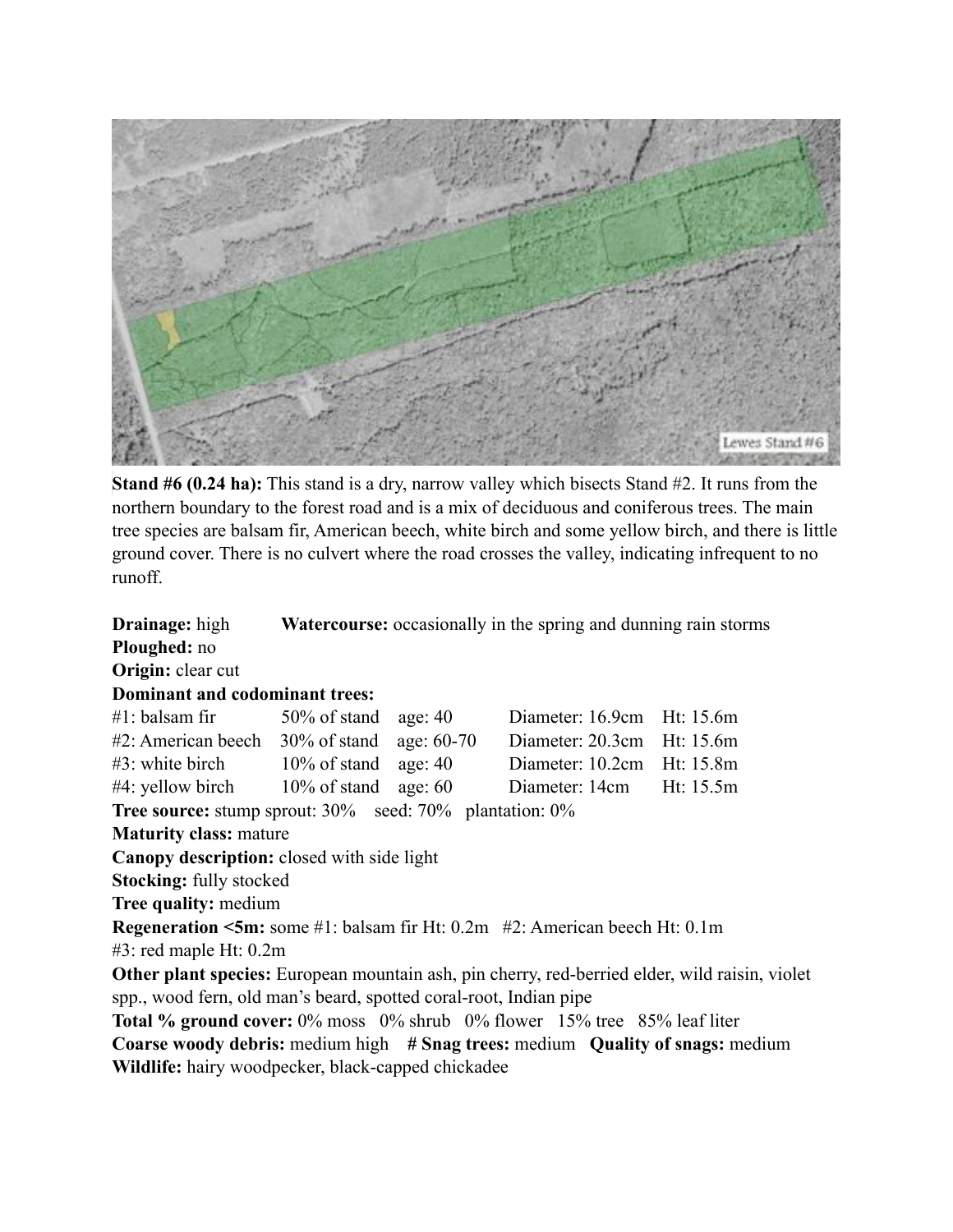**Treatment:** Focusing on the back section of the stand, remove some of the cankered beech for fuelwood as will as some of the balsam fir to create openings. Appropriate plants to use are a mix of sugar maple, white pine, red spruce, eastern hemlock, alternate-leaf dogwood, witch hazel, hobblebush, beaked hazelnut, royal fern and Christmas fern.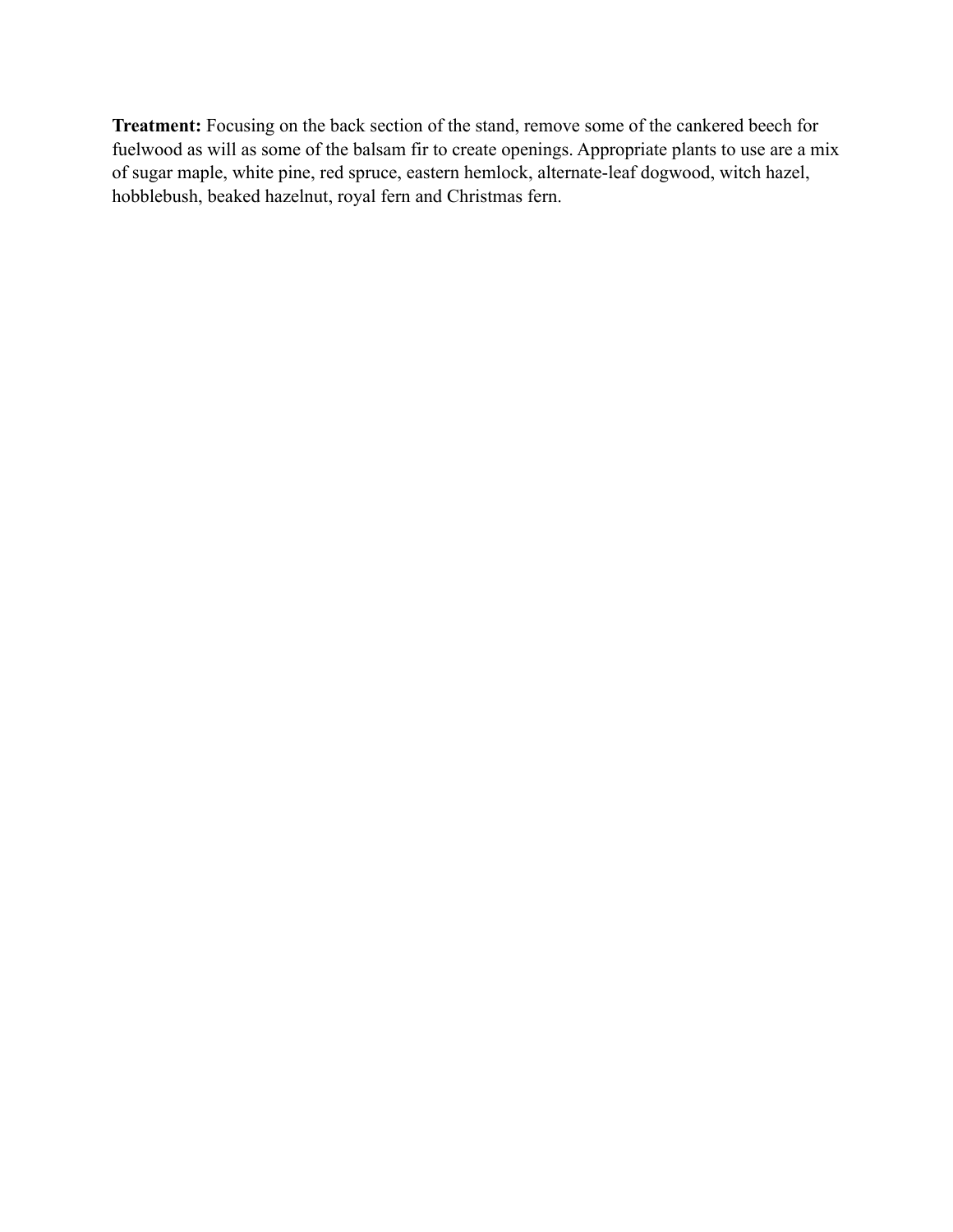

**Stand #7 (0.63ha):** This stand is located alongside the second small valley where the forest road runs to the northern property boundary. For the most part, the stand slopes southeast at 20 percent. The stand is primarily made up of American beech, with some balsam fir and yellow birch. There are also trembling aspen and white birch mainly growing in the northern section of the stand and sugar maple and red maple in the southwest section. The young trembling aspen are mostly grouped together and are of good quality where as the American beech, although of larger size, have poor form. The forest floor as little regeneration and is largely covered by leaf litter.

**Drainage:** high **Watercourse:** yes, there were signs of water runoff but in the small valley that presumably only happens during the spring and heavy rains.

**Ploughed:** no

### **Origin:** partial cut

### **Dominant and codominant trees:**

| $#1$ : American beech                                                                        | 35% of stand    | age: 80   | Diameter: 27.1cm Ht: 18.2m     |  |  |  |  |
|----------------------------------------------------------------------------------------------|-----------------|-----------|--------------------------------|--|--|--|--|
| $#2$ : balsam fir                                                                            | $20\%$ of stand | age: 40   | Diameter: 21.9cm Ht: 17m       |  |  |  |  |
| $#3$ : yellow birch                                                                          | 15% of stand    | age: $60$ | Diameter: $20.7cm$ Ht: $21.1m$ |  |  |  |  |
| $#4$ : trembling aspen                                                                       | $10\%$ of stand | age: $40$ | Diameter: 18.6cm Ht: 21.7m     |  |  |  |  |
| $#5$ : white birch                                                                           | $10\%$ of stand | age: 55   | Diameter: 16.6cm Ht: 21.7m     |  |  |  |  |
| $#6$ : sugar maple                                                                           | 5% of stand     | age: $50$ | Diameter: $20.2cm$ Ht: 17.1m   |  |  |  |  |
| $#7$ : red maple                                                                             | 5% of stand     | age: $50$ | Diameter: 21.9cm Ht: 18.3m     |  |  |  |  |
| <b>Tree source:</b> stump sprout: $20\%$ seed: $80\%$ plantation: $0\%$                      |                 |           |                                |  |  |  |  |
| <b>Maturity class: mature</b>                                                                |                 |           |                                |  |  |  |  |
| Canopy description: tall, closed with side light                                             |                 |           |                                |  |  |  |  |
| <b>Stocking:</b> fully stocked                                                               |                 |           |                                |  |  |  |  |
| <b>Tree quality: medium</b>                                                                  |                 |           |                                |  |  |  |  |
| <b>Regeneration <math>\leq 5m</math>:</b> low #1: balsam fir Ht: 0.5m #2: red maple Ht: 0.1m |                 |           |                                |  |  |  |  |
| $#3$ : sugar maple Ht: 0.1m $#4$ : striped maple Ht: 0.1m                                    |                 |           |                                |  |  |  |  |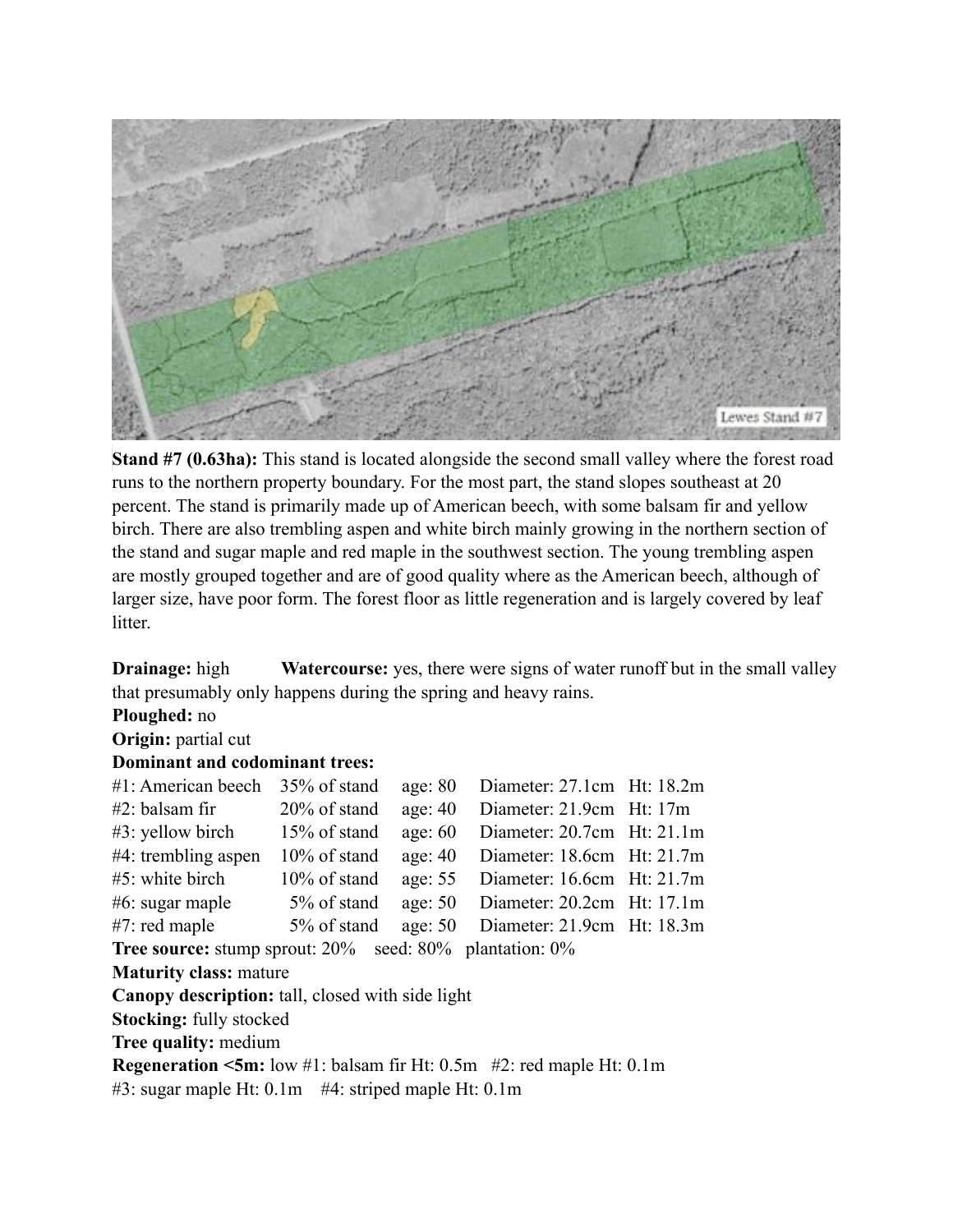**Other plant species:** trembling aspen, white birch, white spruce, wild raisin, sarsaparilla, starflower, wood fern, interrupted fern, bracken fern, ground pine, Indian pipe, **Total % ground cover:** 5% moss 0% shrub 0% flower 10% tree 85% leaf litter **Coarse woody debris:** medium **# Snag trees:** medium **Quality of snags:** low **Wildlife:** shrew, hermit thrush, black-capped chickadee, and a covey of 3 ruffed grouse

**Treatment:** Cankered beech and other low quality trees could be harvested for fuelwood which would create openings for plantings. Where ever a tree is removed plant white pine, red spruce, alternate-leaved dogwood, beaked hazelnut, and witch hazel. Red oak, eastern hemlock, hobblebush, wildflowers and ferns can also be planted but would be best suited in the southeast section where more favorable conditions exist for those species.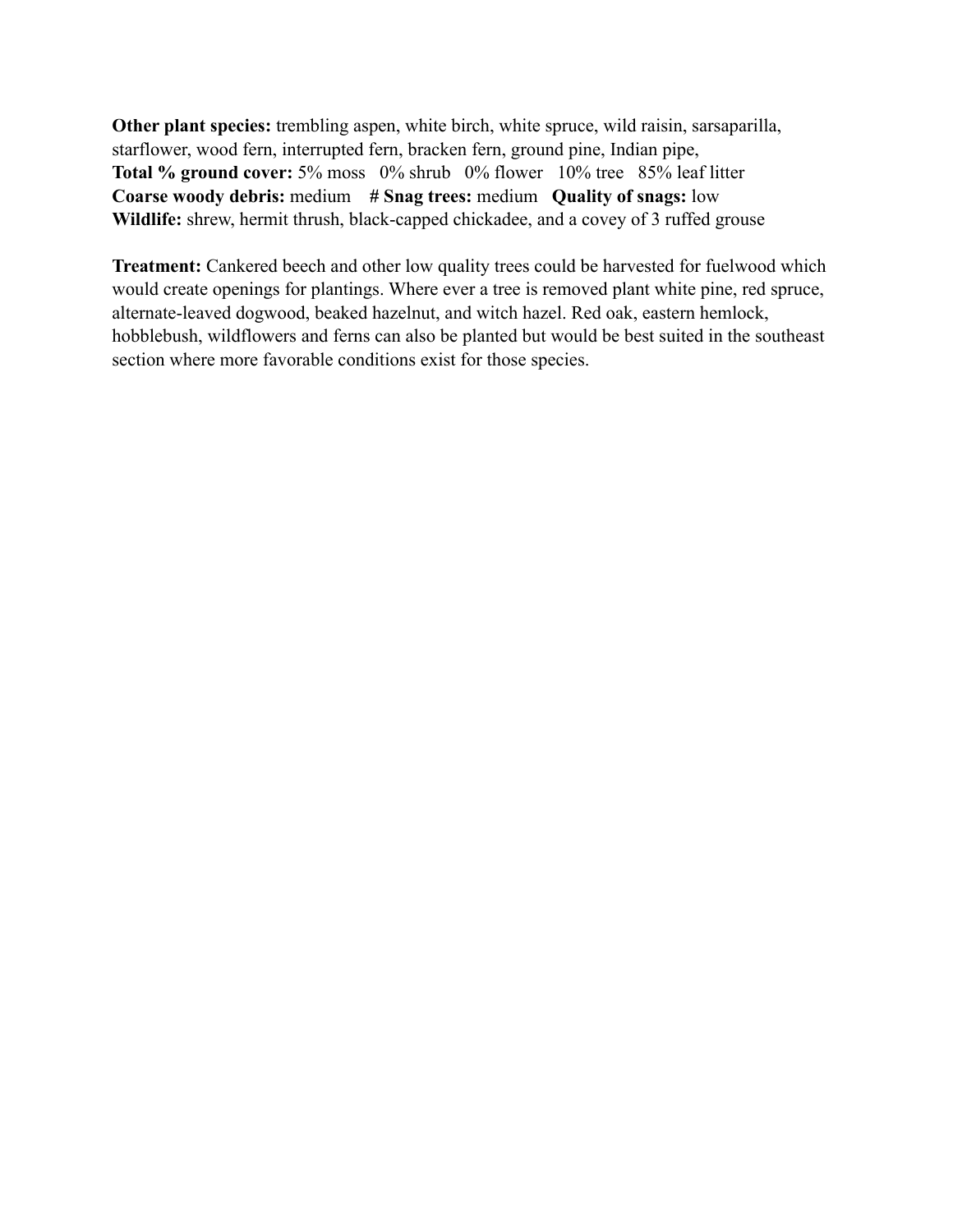

**Stand #8 (0.21 ha):** The topography of this stand is even but gently slopes to the southeast. The stand is located close to the second small valley along the forest road. Although the balsam fir is the dominant species of the stand, the canopy is dominated by the large-tooth aspen which are considerably taller than the balsam fir and white birch in that stand. The large-tooth aspen trees, for the most part, have good and strait looking stems.

**Drainage:** high **Watercourse:** no **Ploughed:** no **Origin:** partial cut **Dominant and codominant trees:** #1: balsam fir 45% of stand age: 35 Diameter: 11cm Ht: 13.5m #2: large-tooth aspen 40% of stand age: 35 Diameter: 24.1cm Ht: 23.5m #3: white birch 10% of stand age: 35 Diameter: 10cm Ht: 14.5m **Tree source:** stump sprout: 20% seed: 80% plantation: 0% **Maturity class:** mature **Canopy description:** tall and closed **Stocking:** fully stocked **Tree quality:** medium high **Regeneration <5m:** very low #1: red maple Ht: 0.05m #2: balsam fir Ht: 0.05m **Other plant species:** white birch, red maple, American beech, wood fern **Total % ground cover:** 3% moss 0% shrub 0% flower 2% tree 95% leaf liter **Coarse woody debris:** medium **# Snag trees:** low **Quality of snags:** low **Wildlife:** signs of woodpecker activity

**Treatment:** Some of the large-tooth aspen can be harvested for very high quality wood products like flooring or walls but it wouldn't hurt to let them grow to maximize there size. Create three patch cuts by removing balsam fir. These patches should be planted with American beech, yellow birch, sugar maple, striped maple, red spruce, alternate leaf dogwood, and witch hazel. The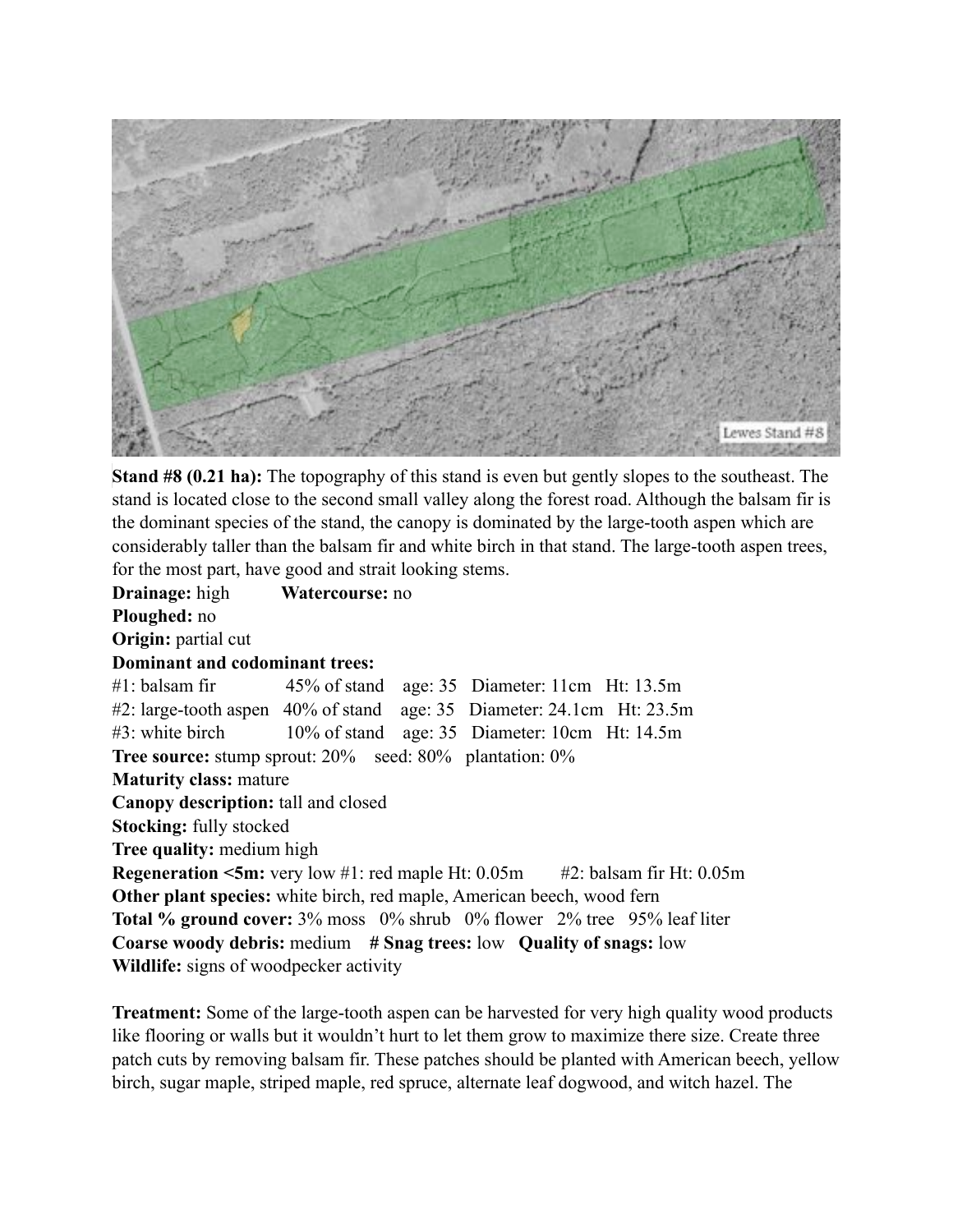nearby forest road could provide species such as striped maple, sugar maple, and perhaps even some American beech if they are resistant to canker.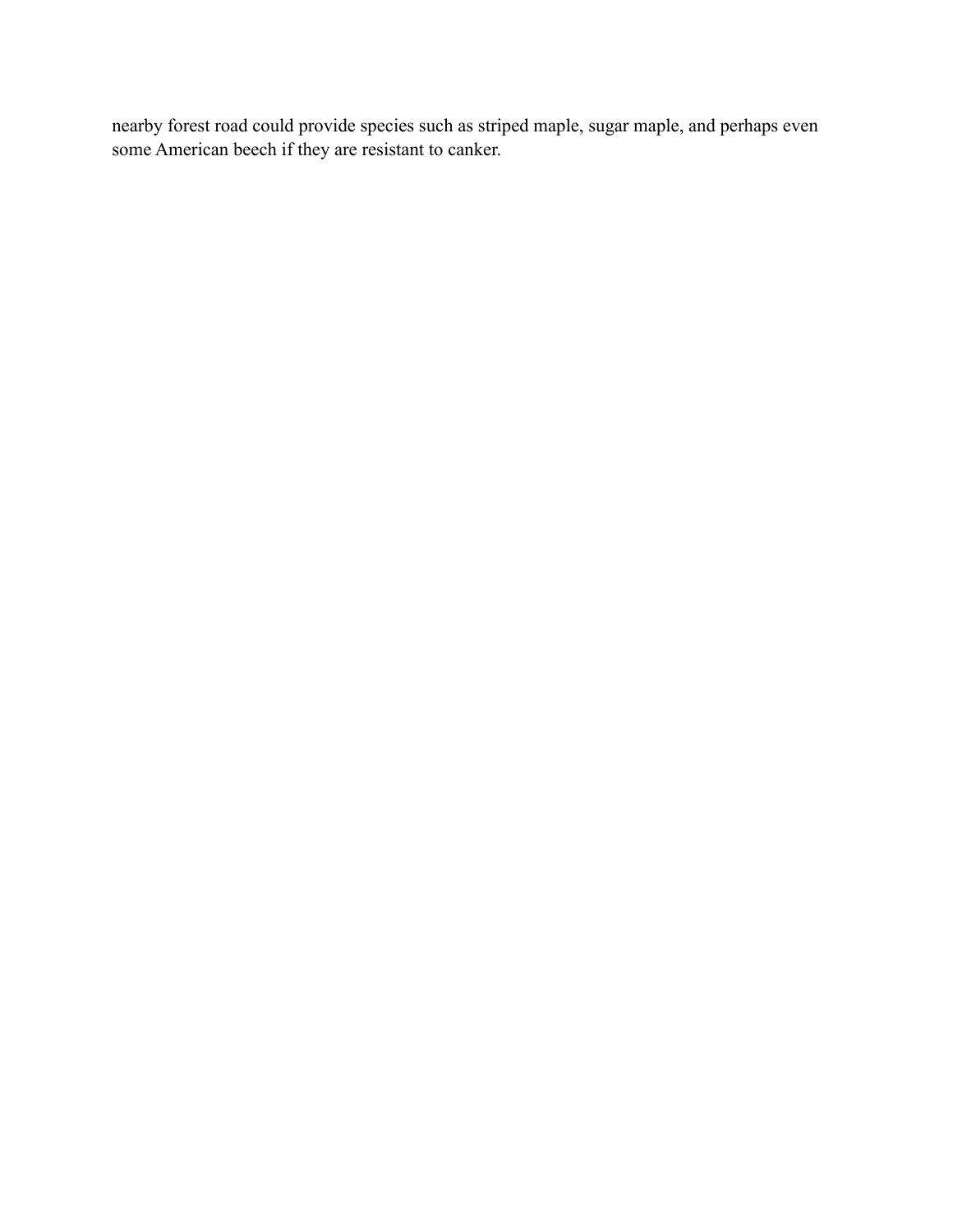

**Stand #9 (1.23 ha):** This stand starts in the second small valley and climbs up northeast to the forest road. The stand used to be a balsam fir dominated stand but is now a mix of red maple, and white birch with some balsam fir, American beech and yellow birch. Most of the balsam firs in the stand is dead leaving many standing snags and much fallen woody debris. There are some large trees present in the stand including a yellow birch 64.5 diameter and 21.1 m tall, two sugar maples one being 57.2cm diameter and 19.3m tall and the other being 67.2cm diameter and 25.5m tall, and a eastern hemlock 35cm diameter and 13m tall (see waypoints on map).

**Drainage:** high **Watercourse:** seasonal flow

**Ploughed:** no

**Origin:** partial cut

#### **Dominant and codominant trees:**

| $#1$ : red maple                                                   |  | 30% of stand age: 35 Diameter: 13.9cm Ht: 16.6m    |  |
|--------------------------------------------------------------------|--|----------------------------------------------------|--|
| $#2$ : white birch                                                 |  | 30% of stand age: 35 Diameter: 14.9cm Ht: 14.6m    |  |
| #3: American beech 20% of stand age: 35 Diameter: 21.4cm Ht: 14.1m |  |                                                    |  |
| $#4$ : yellow birch                                                |  | $10\%$ of stand age: 35 Diameter: 13.7cm Ht: 15.8m |  |
|                                                                    |  | $\sim$ 0.0 $\sim$ 1.1000 $\sim$ 1.1.000            |  |

**Tree source:** stump sprout:  $0\%$  seed:  $100\%$  plantation:  $0\%$ 

**Maturity class:** mature

**Canopy description:** tall and open with plenty of side light

**Stocking:** fully stocked

**Tree quality:** medium high

**Regeneration <5m:** high #1: red maple Ht: 0.1m #2: balsam fir Ht: 0.1m #3: American beech Ht: 0.1m #4: sugar maple Ht: 0.1m

**Other plant species:** white spruce, sugar maple, striped maple, pin cherry, European mountain ash, elderberry, wild raisin, raspberry, sarsaparilla, starflower, common lady's slipper, wild lilyof-the-valley, ground pine, wood fern, bracken fern, lung lichen, old man's beard, Indian pipe, **Total % ground cover:** 0% moss 0% shrub 0% flower 30% tree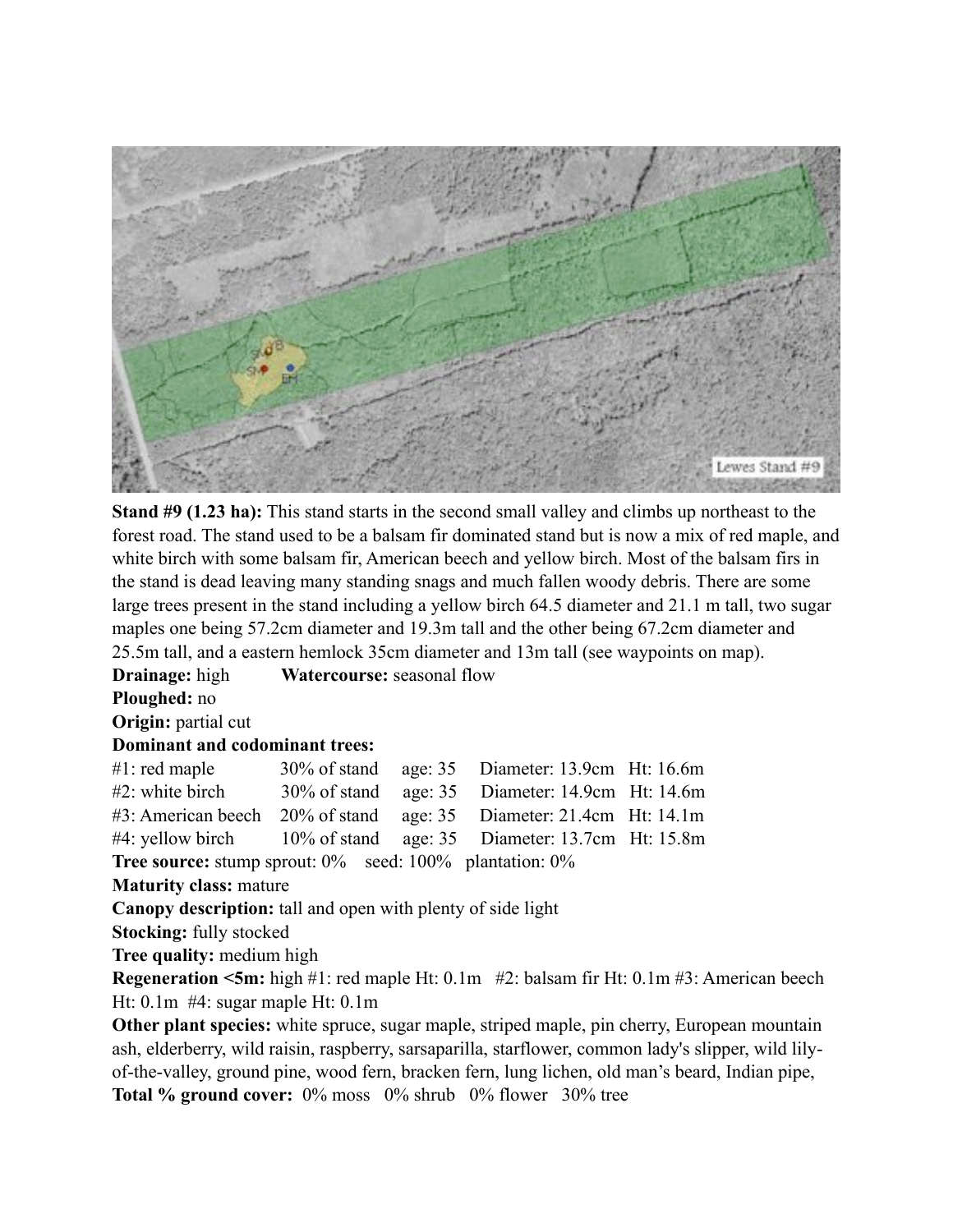### **Coarse woody debris:** high **# Snag trees:** high **Quality of snags:** medium **Wildlife:**

**Treatment:** Near the western area of the stand is an opening ready for plantings. Prune trees that would benefit form it to increases the stands health and value. It would be nice to add white pine and red spruce to provide coniferous diversity in the stand and would also be a appropriate stand for red oak, white ash, hobblebush and witch hazel. The stand has no harvesting value at the moment.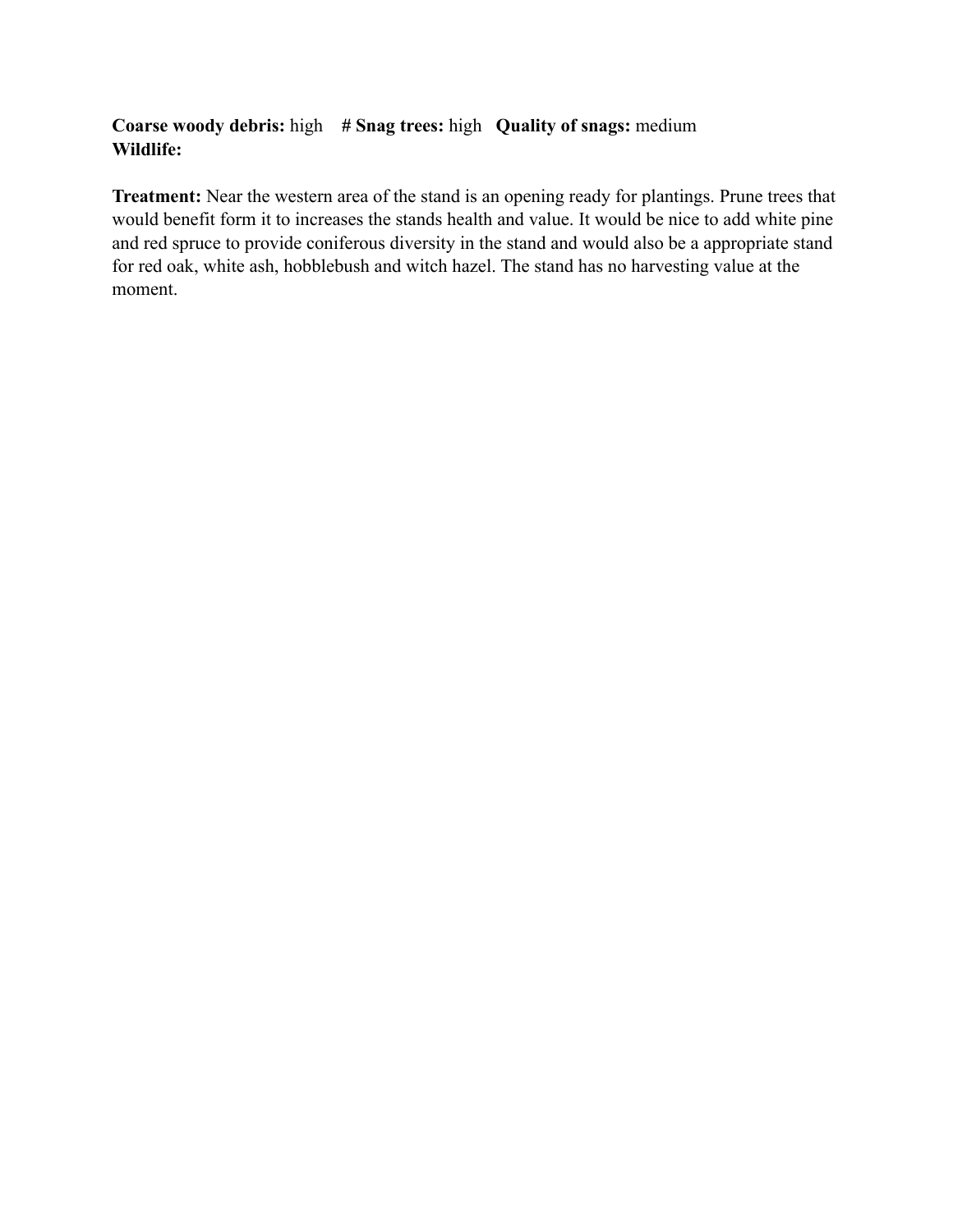

**Stand #10 (0.82 ha):** This stand is located along the southern boundary of the property and slopes northwest on a 15% angle. The stand is dominated with American beech, red maple and balsam fir with some yellow birch. Many of the American beech are cankered and rarely have a straight stem. Although generally closed and relatively dense, the stand opens up towards its centre were many of the shrubs and flower species grow.

**Drainage:** high **Watercourse:** no **Ploughed:** no **Origin:** partial cut **Dominant and codominant trees:** #1: American beech 45% of stand age: 70-80 Diameter: 23.4cm Ht: 21.5m #2: red maple 30% of stand age: 80 Diameter: 29.5cm Ht: 17.1m #3: balsam fir 20% of stand age: 40 Diameter: 21.2cm Ht: 15.3m #4: yellow birch 5% of stand age: 30 Diameter: 17cm Ht: 18.6m **Tree source:** stump sprout: 0% seed: 100% plantation: 0% **Maturity class:** mature **Canopy description:** tall and closed with side light **Stocking:** fully stocked **Tree quality:** medium low **Regeneration <5m:** some #1: Ht: balsam fir 0.3m #2: red maple Ht: 0.1m #3: American beach Ht: 0.2m #1: Ht: sugar maple 0.3m **Other plant species:** striped maple, sugar maple, white birch, red spruce, large-tooth aspen, pin cherry, raspberry, clintonia, sarsaparilla, starflower, common lady's slipper, ground pine, wood fern, bracken fern, lung lichen, old man's beard, Indian pipe, **Total % ground cover:** 10% moss 0% shrub 0% flower 10% tree **Coarse woody debris:** high **# Snag trees:** high **Quality of snags:** low

**Wildlife:**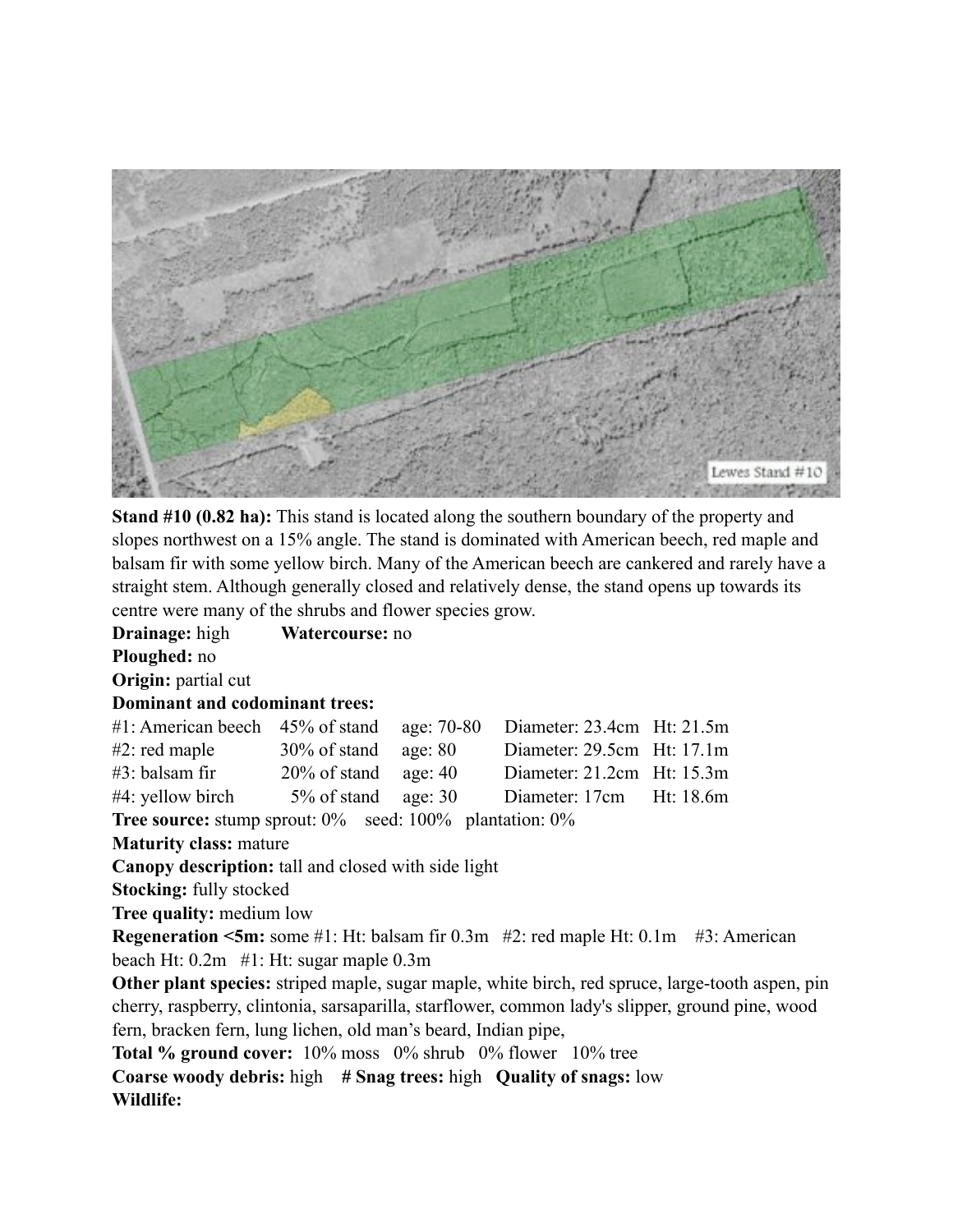**Treatment:** Some choice trees can be harvested for fuelwood, particularly any cankered beech and some of the red maple to increase the health of the stand. With the diversity of plants occurring on site, no large plantings are direly needed for this stand, although with fuelwood harvests small areas will be opened up which could be planted with eastern hemlock, red spruce, more yellow birch, alternate leaf dogwood, witch hazel, and fern species.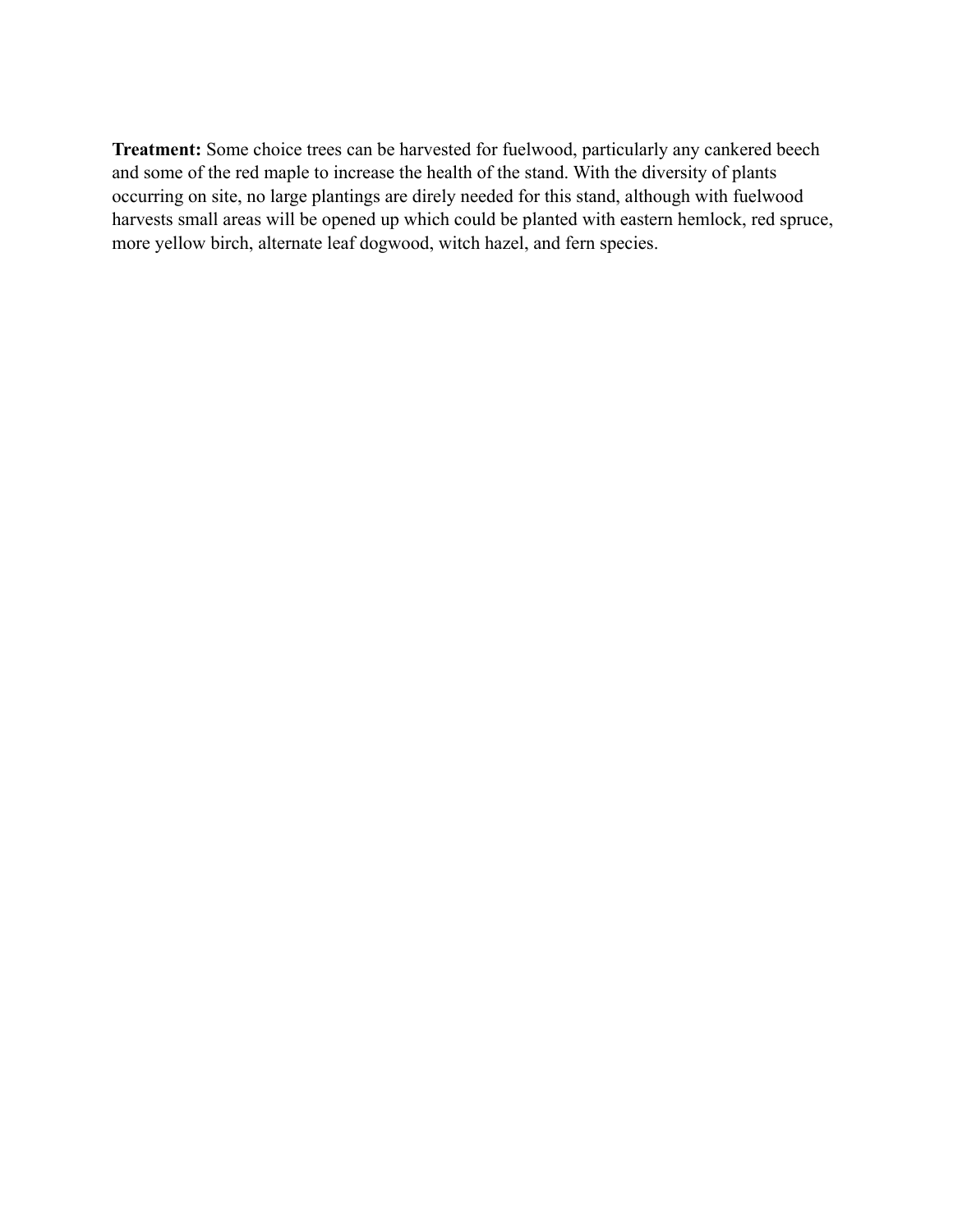

**Stand #11 (3.45 ha):** This large stand is located after the bend in the forest road past the clump of smaller stands on the western end of the property. The stand is mainly composed of American beech with some white birch and yellow birch. There is a large amount of balsam fir regeneration throughout the stand about one meter tall but the southern section of the stand also has some mature balsam fir. A good chunk of the American beech has signs of canker but the trees usually have a straight stem and look healthy. The white birch trees also have clean stems and a general nice shape to them.

| <b>Drainage:</b> high                                                   | Watercourse: no               |           |                                |                                                                                                      |  |  |  |
|-------------------------------------------------------------------------|-------------------------------|-----------|--------------------------------|------------------------------------------------------------------------------------------------------|--|--|--|
| Ploughed: no                                                            |                               |           |                                |                                                                                                      |  |  |  |
| <b>Origin:</b> partial cut                                              |                               |           |                                |                                                                                                      |  |  |  |
| Dominant and codominant trees:                                          |                               |           |                                |                                                                                                      |  |  |  |
| $#1$ : American beech 75% of stand                                      |                               | age: $60$ | Diameter: 26.3cm Ht: 16m       |                                                                                                      |  |  |  |
| $#2$ : white birch $10\%$ of stand                                      |                               | age: $50$ | Diameter: $20.5cm$ Ht: $16.2m$ |                                                                                                      |  |  |  |
| $#3$ : balsam fir $10\%$ of stand                                       |                               | age: $40$ | Diameter: 14.5cm Ht: 12.4m     |                                                                                                      |  |  |  |
| $#4$ : yellow birch $5\%$ of stand                                      |                               | age: $50$ | Diameter: 19.5cm Ht: 17.6m     |                                                                                                      |  |  |  |
| <b>Tree source:</b> stump sprout: $0\%$ seed: $100\%$ plantation: $0\%$ |                               |           |                                |                                                                                                      |  |  |  |
|                                                                         | <b>Maturity class: mature</b> |           |                                |                                                                                                      |  |  |  |
| Canopy description: tall and closed                                     |                               |           |                                |                                                                                                      |  |  |  |
| <b>Stocking:</b> fully stocked                                          |                               |           |                                |                                                                                                      |  |  |  |
| <b>Tree quality:</b> medium high                                        |                               |           |                                |                                                                                                      |  |  |  |
|                                                                         |                               |           |                                | <b>Regeneration &lt;5m:</b> high #1: balsam fir Ht: 1m $#2$ : sugar maple Ht: 0.1m #3: striped maple |  |  |  |
| Ht: $0.1m$ #4: red maple Ht: $0.1m$ #5: American beech Ht: $0.1m$       |                               |           |                                |                                                                                                      |  |  |  |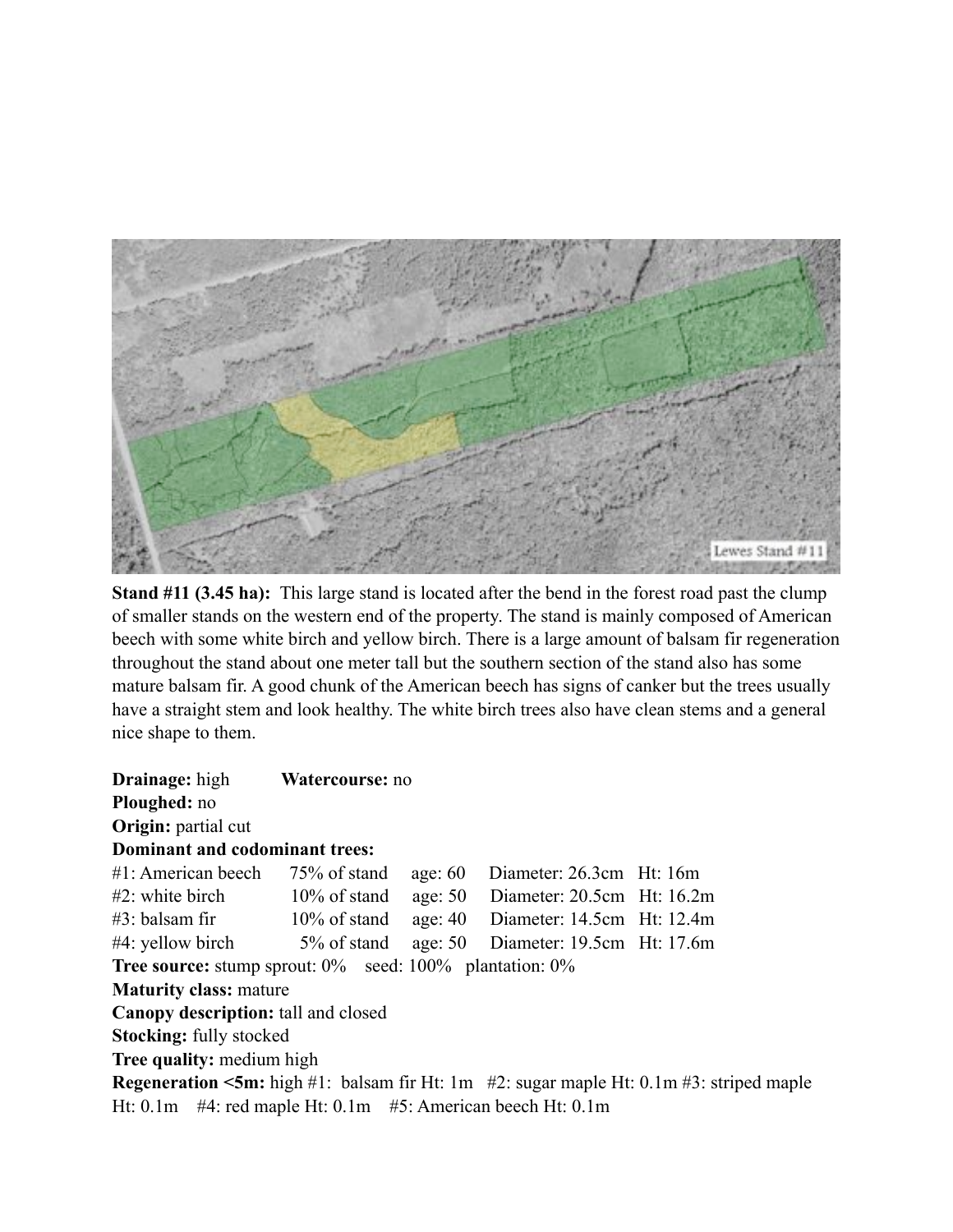**Other plant species:** wild raisin, common elderberry, starflower, wild lily-of-the-valley, wood fern, lung lichen, spotted coral-root, Indian pipe **Total % ground cover:** 5% moss 0% shrub 0% flower 20% tree **Coarse woody debris:** medium **# Snag trees:** low **Quality of snags:** medium Wildlife: hermit thrush, black-capped chickadee, raccoon scat, blue jay, crow

**Treatment:** Some of the denser areas of balsam fir could be opened up to create open patches for plantings. Some of the less valuable trees, particularly any cankered beech, could be cut for fuelwood which again would create openings for planting sites. These openings can be planted with red spruce, white pine, eastern hemlock, red oak, sugar maple, alternate leaf dogwood, witch hazel, and beaked hazelnut.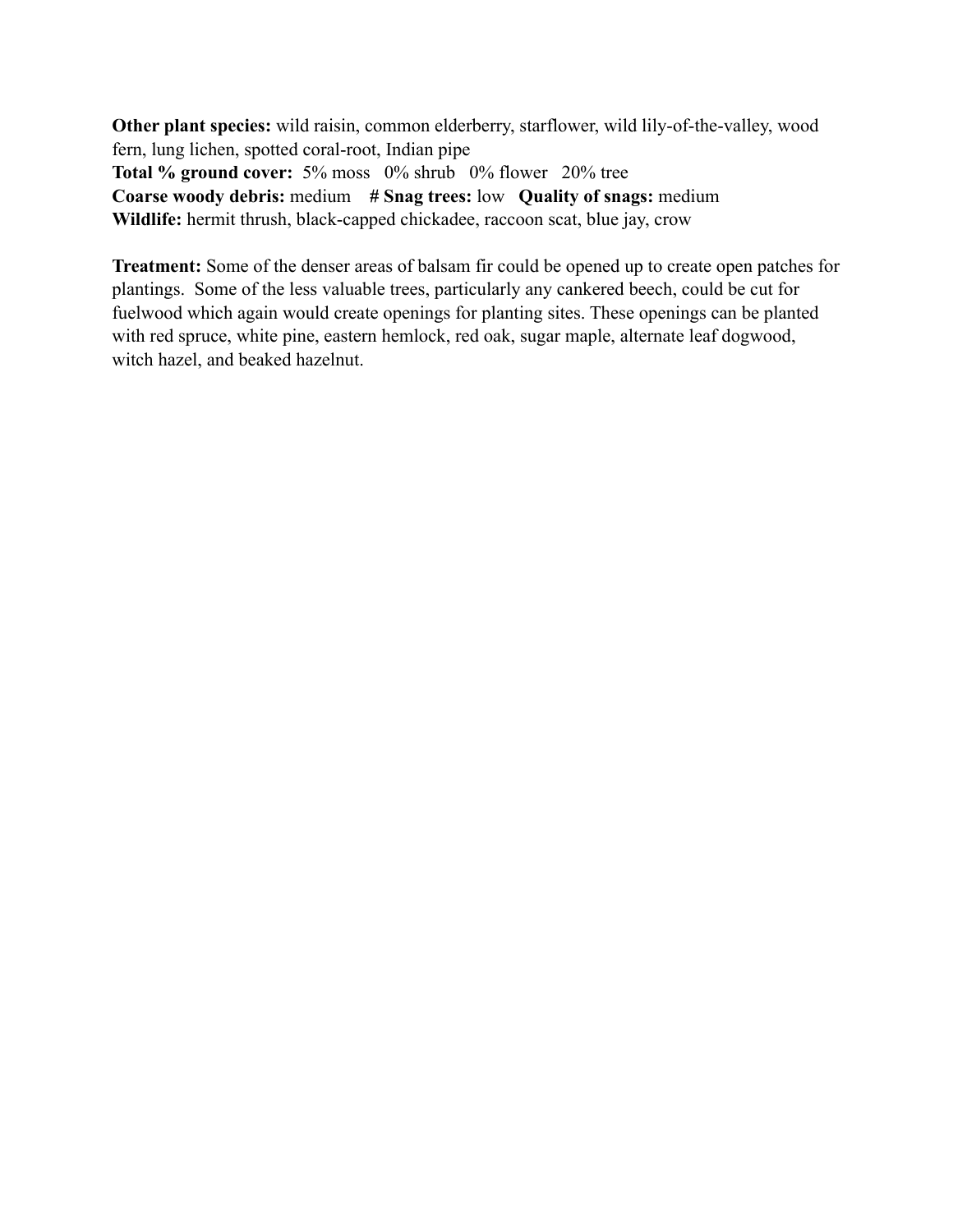

**Stand #12 (0.94 ha):** The stand is located along the centre of the northern property boundary. Its topography is relatively flat with a slight southern slope. This stand has several strip cuts in most of the stand but leaving about two fifths uncut. The clear cut areas have large amounts of pin cherry about 7m tall and many raspberry thickets. There is also some coarse woody debris in piles within the cuts. In the mature uncut sections of the stand grows balsam fir with a mix of red maple and white birch. Many of the balsam fir are dead or will die in the next 10 to 20 years. There is a large yellow birch 54cm diameter and 16 m tall in the stand (see waypoint on map). This stand has a few very nice tall trees throughout the uncut portion.

**Drainage:** high **Watercourse:** no **Ploughed:** no **Origin:** partial cut **Dominant and codominant trees:** #1: balsam fir 30% of stand age: 50 Diameter: 17.5cm Ht: 14.1m #2: red maple 25% of stand age: 50 Diameter: 15.5cm Ht: 16.5m #3: white birch 20% of stand age: 60 Diameter: 18.8cm Ht: 15.1m #4: trembling aspen 10% of stand age: 50 Diameter: 17.5cm Ht: 17m **Tree source:** stump sprout: 15% seed: 85% plantation: 0% **Maturity class:** mature **Canopy description:** tall and closed with side light **Stocking:** fully stocked **Tree quality:** medium high **Regeneration <5m:** medium #1: red maple Ht: 0.2m #2: striped maple Ht: 2m #3: balsam fir Ht: 0.1m #4: sugar maple Ht: 0.2m **Other plant species:** American beech, yellow birch, white pine, sugar maple, pin cherry, mountain ash, skunk currant, raspberry, blueberry, smooth blackberry, blanchard's dewberry,

sarsaparilla, starflower, wild lily-of-the-valley, ground pine, wood fern, bracken fern, old man's beard, lung lichen, Indian pipe,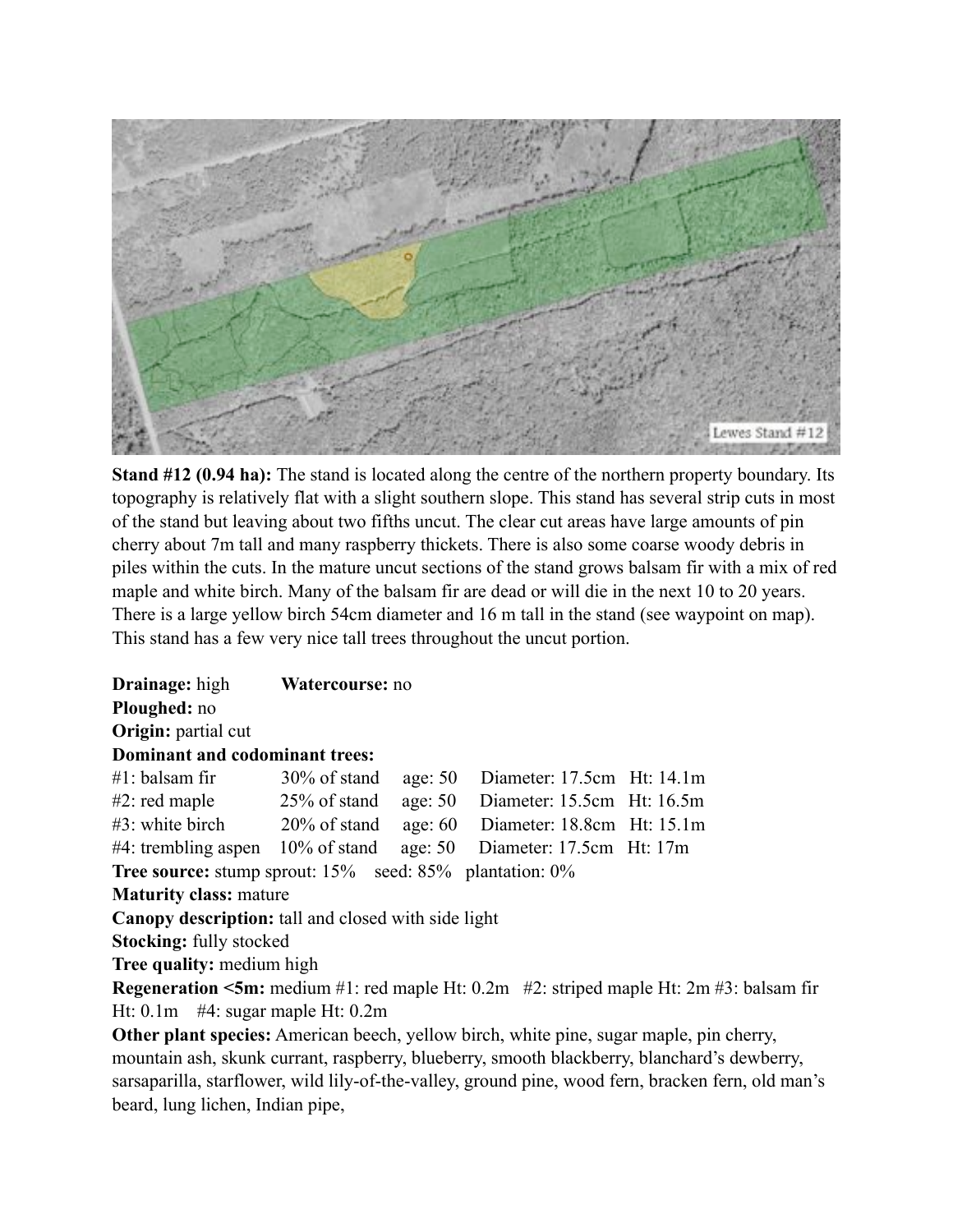**Total % ground cover:** 0% moss 0% shrub 5% flower 15% tree **Coarse woody debris:** high **# Snag trees:** high **Quality of snags:** low medium **Wildlife:** black-capped chickadee, hairy woodpecker, raccoon scat,

**Treatment:** Scatter piles of coarse woody debris to facilitate decomposition and create planting sites. Plant strip cuts with yellow birch, sugar maple, red oak, white ash, ironwood, eastern hemlock, alternate-leaf dogwood, beaked hazelnut, witch hazel, hobblebush and wild raisin. Planting sites will need to have the raspberry and woody debris cleared and the pin cherry thinned. To do this, remove a one to two meter swath of raspberry and use the brush to mulch. Cut any pin cherry in the immediate area to allow just enough sunlight to reach the planting site without encouraging pin cherry regrowth.

In the uncut sections of the stand plant white pine, eastern hemlock, more yellow birch, beaked hazelnut and witch hazel. There are some very nice size trees in the stand that could potentially be used as wood products.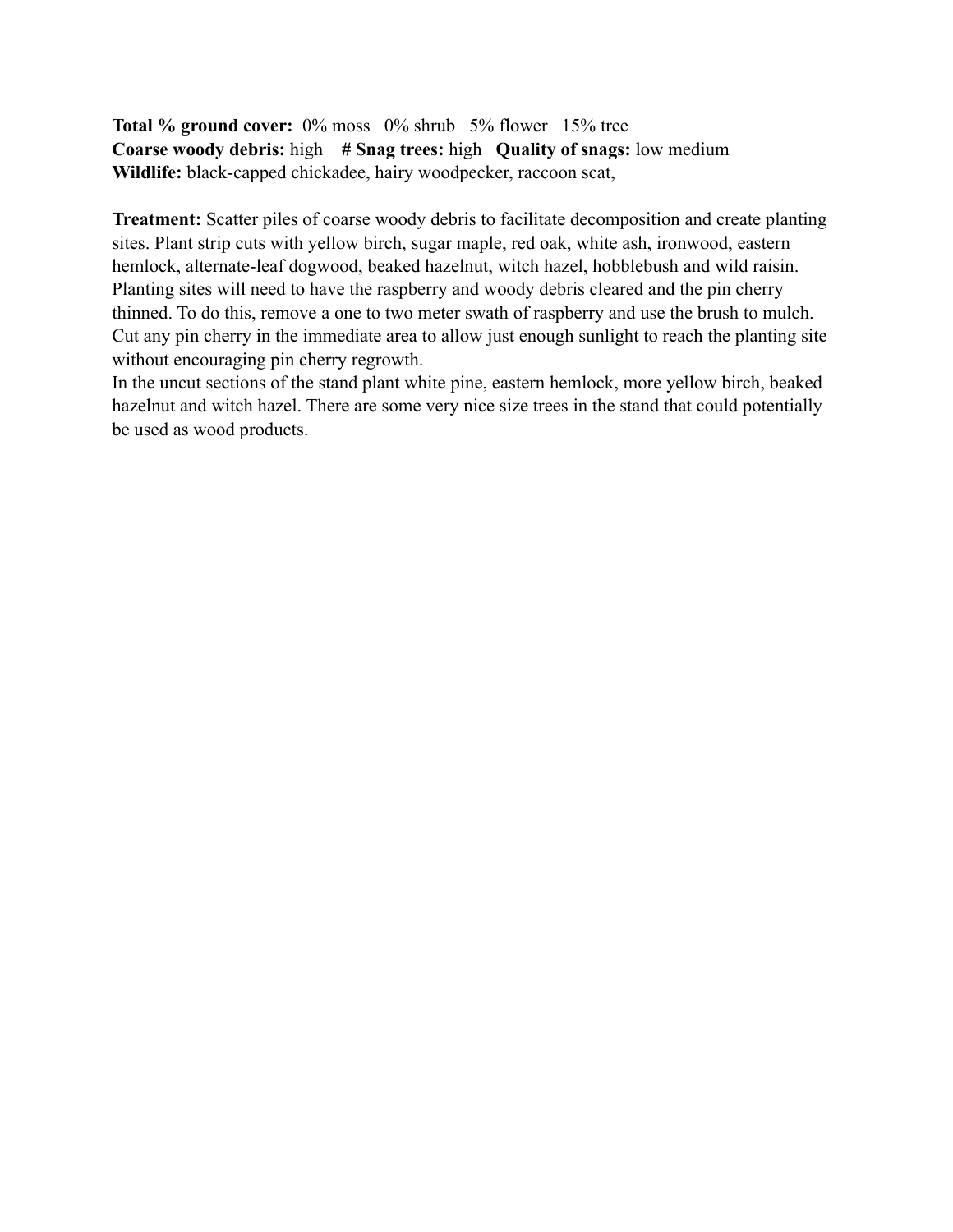

**Stand #13 (2.86 ha):** This stand is located in the centre of the property and gently slopes to the southwest. The stand is a 20 to 25 year old clear cut that regenerated as a mix of balsam fir, red maple and gray birch. Stump sprouts forms a big bulk of this regeneration. In the corners of the stand, balsam fir grows thick and relatively unchallenged by other tree species. The section in the northeast corner of the stand is comprised almost only of mature balsam fir.

**Drainage:** high **Watercourse:** no **Ploughed:** no **Origin:** clear cut **Dominant and codominant trees:**  $\#1$ : balsam fir 30% of stand age: 20-25 Diameter: 11cm Ht: 10.5m #2: red maple 25% of stand age: 20-25 Diameter: 10.3cm Ht: 11m #3: gray birch 25% of stand age: 20-25 Diameter: 7.1cm Ht: 10.9m #4: white birch 15% of stand age: 20-25 Diameter: 7cm Ht: 10.8m **Tree source:** stump sprout: 50% seed: 50% plantation: 0% **Maturity class:** immature **Canopy description:** tall and open with side light except in the balsam fir sections where it is tall closed and dark. **Stocking:** overstocked **Tree quality:** medium **Regeneration <5m:** low #1: balsam fir Ht: 0.3m #2: red maple Ht: 0.1m **Other plant species:** trembling aspen, white spruce, sugar maple, yellow birch, pin cherry, elderberry, skunk currant, wild strawberry, hawkweed, raspberry, sarsaparilla, starflower, wood fern, bracken fern, Indian pipe,

**Total % ground cover:** 5% moss 0% shrub % flower 5% tree **Coarse woody debris:** low **# Snag trees:** non **Quality of snags:** non **Wildlife:** Black-capped chickadee, red squirrel, skunk scent, wood frog, snowshoe hare scats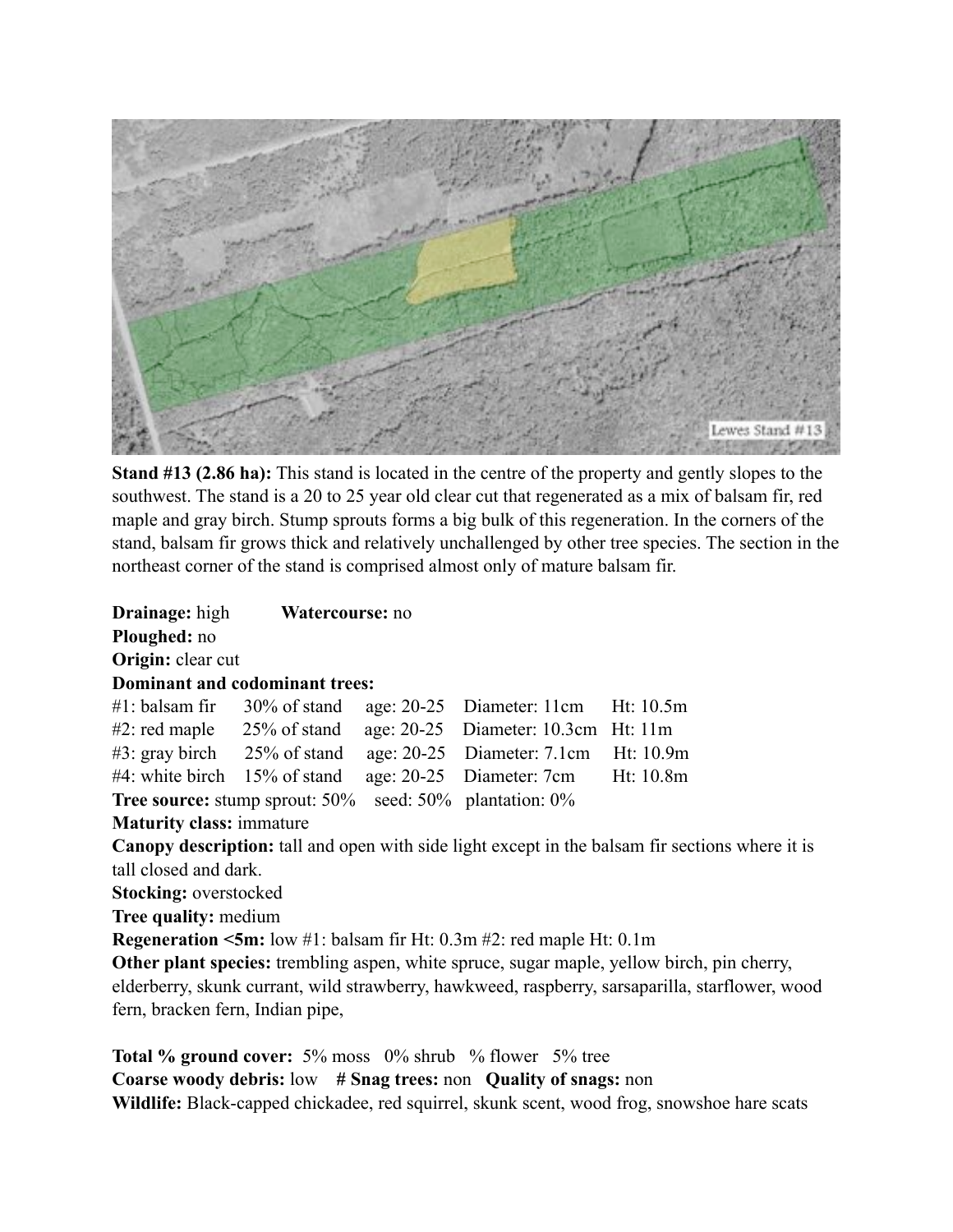**Treatment:** Remove dense patches of balsam fir, creating planting sites. Release and prune all potential crop trees, reducing the number of sprouts per stump. Planting sites should be planted with sugar maple, white pine, red spruce, American beech, eastern hemlock, ironwood, alternate leaf dogwood, beaked hazelnut, and witch hazel. This site might be a good site for direct seeding.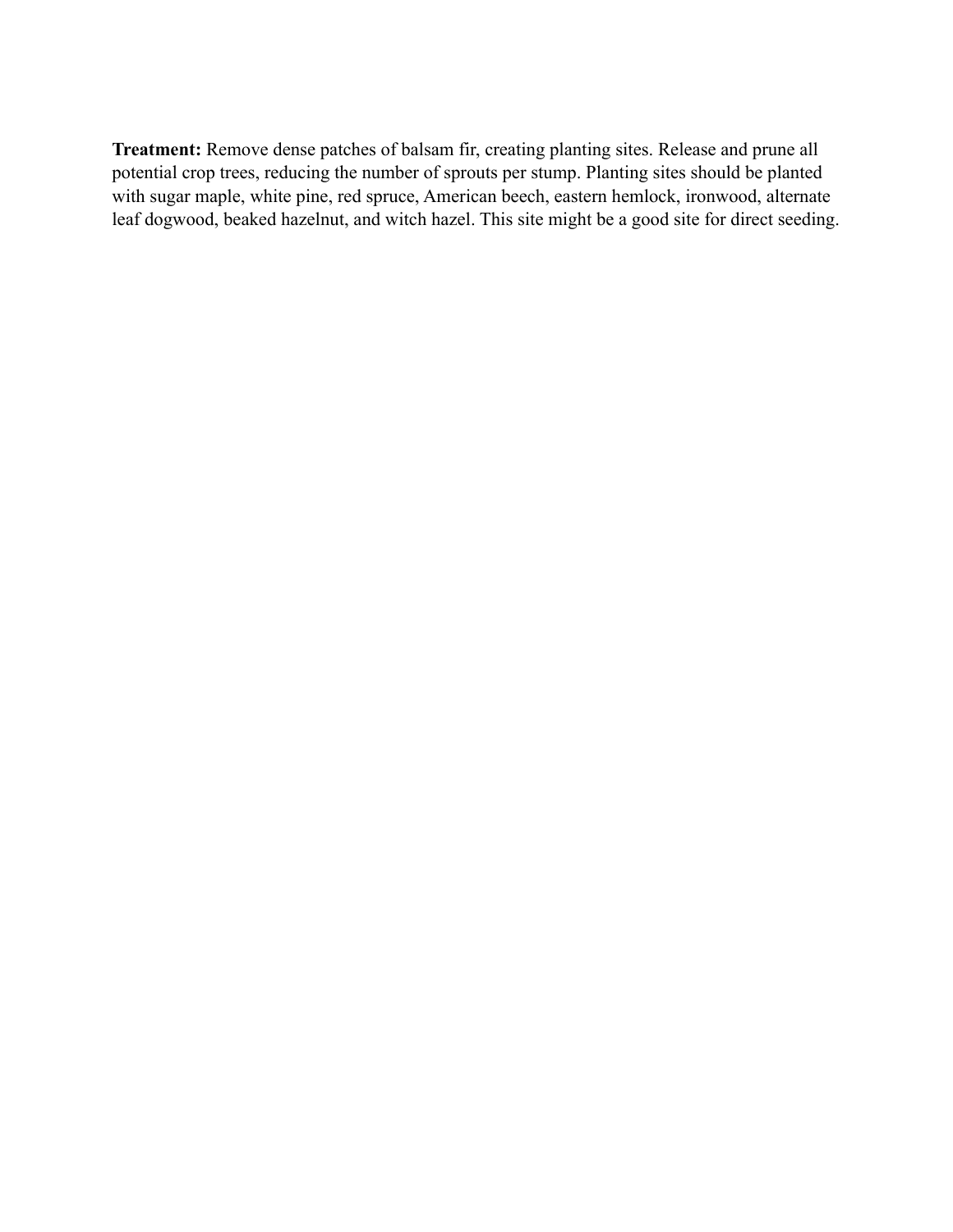

**Stand #14 (6.57 ha):** This is the biggest and nicest stand on the property and is located in the middle end of the property where the topography is relatively flat and gently slopes north. The stand can be caricaturized as a tall open forest made up of white birch, red maple, and sugar maple with dance balsam fir undergrowth regeneration. The southwest area of the stand has small 10m tall cankered American beech that gets taller in the canopy in the north and east sections of the stand.

| <b>Drainage:</b> high                                                                                                                                                                                                                                                                                                      | Watercourse: no |  |                                                                                                                                                                                                             |
|----------------------------------------------------------------------------------------------------------------------------------------------------------------------------------------------------------------------------------------------------------------------------------------------------------------------------|-----------------|--|-------------------------------------------------------------------------------------------------------------------------------------------------------------------------------------------------------------|
| Ploughed: no                                                                                                                                                                                                                                                                                                               |                 |  |                                                                                                                                                                                                             |
| Origin: partial cut                                                                                                                                                                                                                                                                                                        |                 |  |                                                                                                                                                                                                             |
| Dominant and codominant trees:                                                                                                                                                                                                                                                                                             |                 |  |                                                                                                                                                                                                             |
| $\#1$ : white birch $40\%$ of stand age: 40-50 Diameter: 17.5cm Ht: 20.3m                                                                                                                                                                                                                                                  |                 |  |                                                                                                                                                                                                             |
| $\#2$ : red maple 25% of stand age: 40-50 Diameter: 21.9cm Ht: 17.9m                                                                                                                                                                                                                                                       |                 |  |                                                                                                                                                                                                             |
| $\#3$ : sugar maple 20% of stand age: 40-50 Diameter: 24.4cm Ht: 19.1m                                                                                                                                                                                                                                                     |                 |  |                                                                                                                                                                                                             |
| <b>Tree source:</b> stump sprout: 10% seed: 90% plantation: 0%                                                                                                                                                                                                                                                             |                 |  |                                                                                                                                                                                                             |
| <b>Maturity class: mature</b>                                                                                                                                                                                                                                                                                              |                 |  |                                                                                                                                                                                                             |
| <b>Canopy description:</b> tall open with patches and lots of side light                                                                                                                                                                                                                                                   |                 |  |                                                                                                                                                                                                             |
| <b>Stocking:</b> fully stocked to understocked                                                                                                                                                                                                                                                                             |                 |  |                                                                                                                                                                                                             |
| Tree quality: high                                                                                                                                                                                                                                                                                                         |                 |  |                                                                                                                                                                                                             |
| <b>Regeneration &lt;5m:</b> high #1: balsam fir Ht: 1m $#2$ : red maple Ht: 0.1m                                                                                                                                                                                                                                           |                 |  |                                                                                                                                                                                                             |
| $#3$ : sugar maple Ht: 0.1m $#4$ : striped maple Ht: 0.1m                                                                                                                                                                                                                                                                  |                 |  |                                                                                                                                                                                                             |
| running clubmoss, wood fern, bracken fern, old man's beard, Indian pipe,<br><b>Total % ground cover:</b> 10% moss 0% shrub 0% flower 30% tree<br>Coarse woody debris: high # Snag trees: medium Quality of snags: medium<br>Wildlife: A family of 3 hairy woodpeckers, probably one female and two youngsters.<br>Blue jay |                 |  | <b>Other plant species:</b> large toothed aspen, trembling aspen, American beech, with spruce, yellow<br>birch, striped maple, sarsaparilla, starflower, wild lily-of-the-valley, prince pine, ground pine, |
|                                                                                                                                                                                                                                                                                                                            |                 |  |                                                                                                                                                                                                             |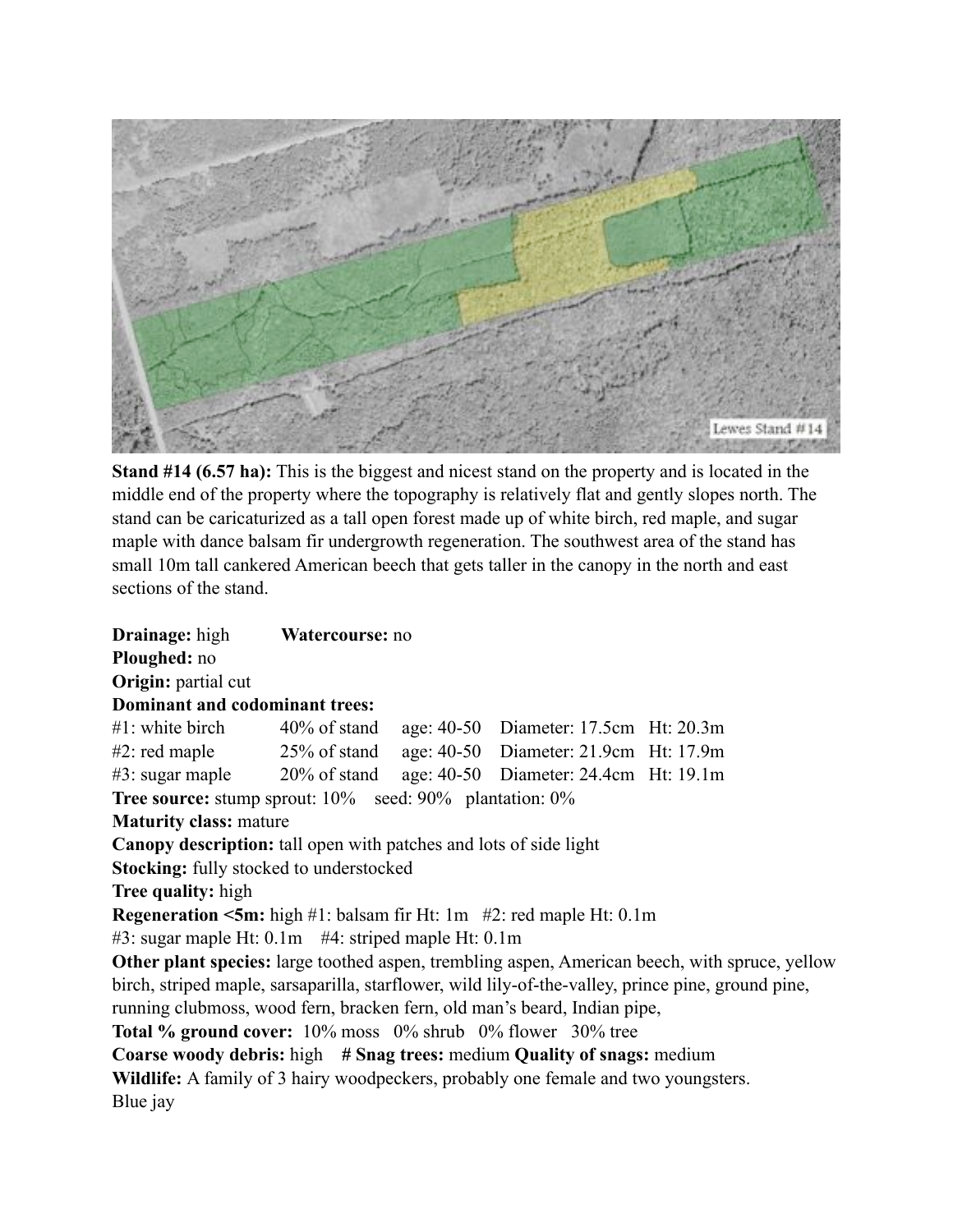**Treatment:** There are many canopy patches in the stand that can be used as opening sites but cutting and removing some of the under growing balsam fir regeneration to make planting room will be needed. Plant red spruce, white pine, red oak, white ask, more yellow birch, alternate leaf dogwood, beaked hazelnut, and witch hazel. There are some very nice trees in the stand that could potentially be harvested for wood products or fuel.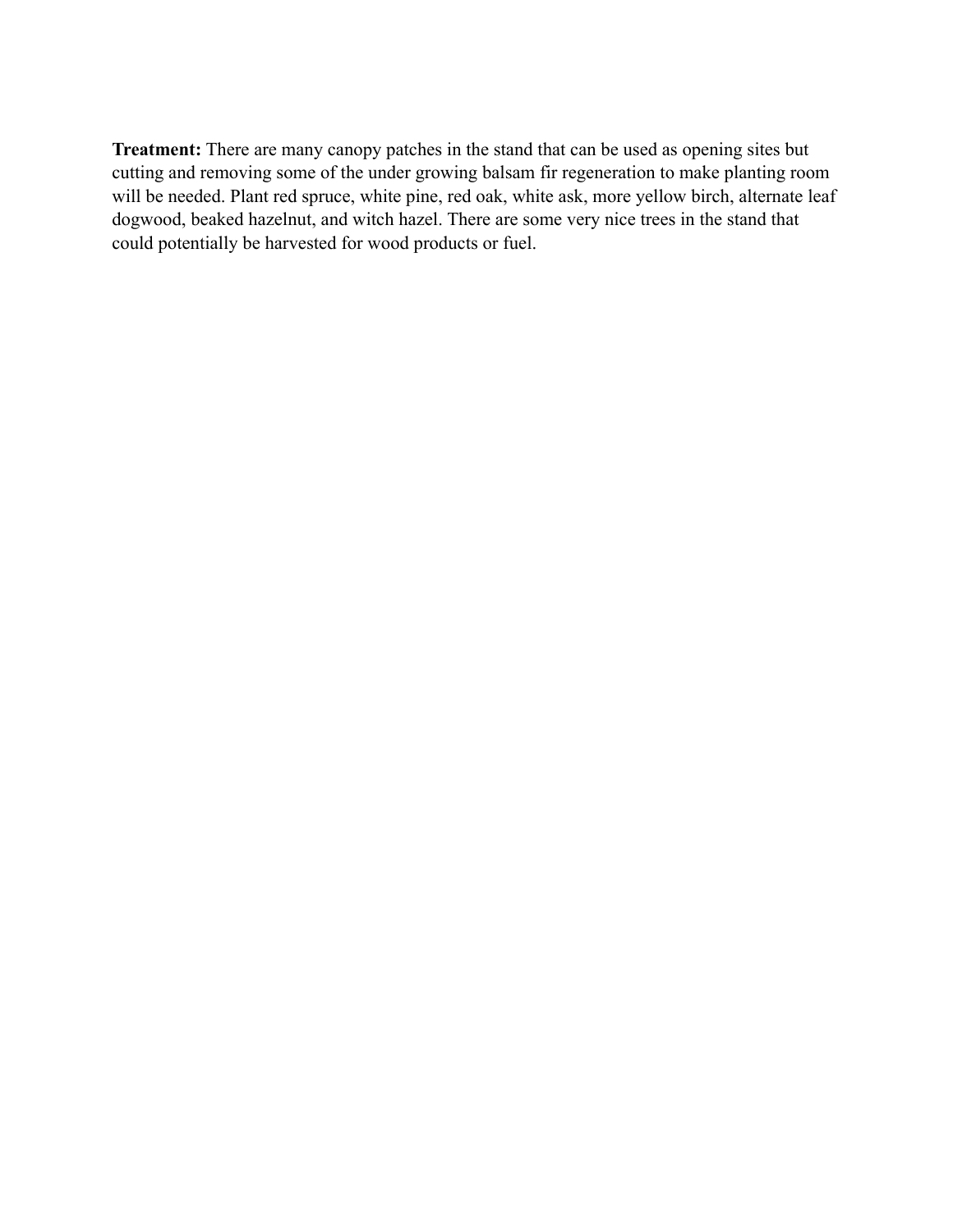

**Stand #15 (2.07 ha):** Located just east of the centre of the property this stand is predominantly flat with little to no slope. The stand is a 20 to 25 year old clear cut that has since grown up with red maple, sugar maple, gray birch and other deciduous trees that are most commonly from stump sprouts. The eastern section of the stand has substantial amounts of balsam fit that is not present through the rest of the stand.

**Drainage:** high **Watercourse:** no **Ploughed:** no **Origin:** clear cut **Dominant and codominant trees:** #1: red maple 30% of stand age: 20-25 Diameter: 8.3cm Ht: 9.7m #2: sugar maple 20% of stand age: 20-25 Diameter: 7.3cm Ht: 9.8m #3: gray birch 20% of stand age: 20-25 Diameter: 7.4cm Ht: 11.1m #4: white birch 15% of stand age: 20-25 Diameter: 7cm Ht: 10.2m **Tree source:** stump sprout: 80% seed: 20% plantation: 0% **Maturity class:** immature **Canopy description:** tall and closed with some side light. **Stocking:** overstocked **Tree quality:** medium **Regeneration <5m:** high #1: balsam fir Ht: 1m #2: sugar maple Ht: 0.1m #3: red maple Ht: 0.1m **Other plant species:** white pine, balsam fir, striped maple, mountain maple, prince's pine, starflower, blanchard's dewberry, running clubmoss, Indian pipe, **Total % ground cover:** 0% moss 0% shrub 5% flower 15% tree **Coarse woody debris:** low **# Snag trees:** no **Quality of snags:** no **Wildlife:** two ruffed grouse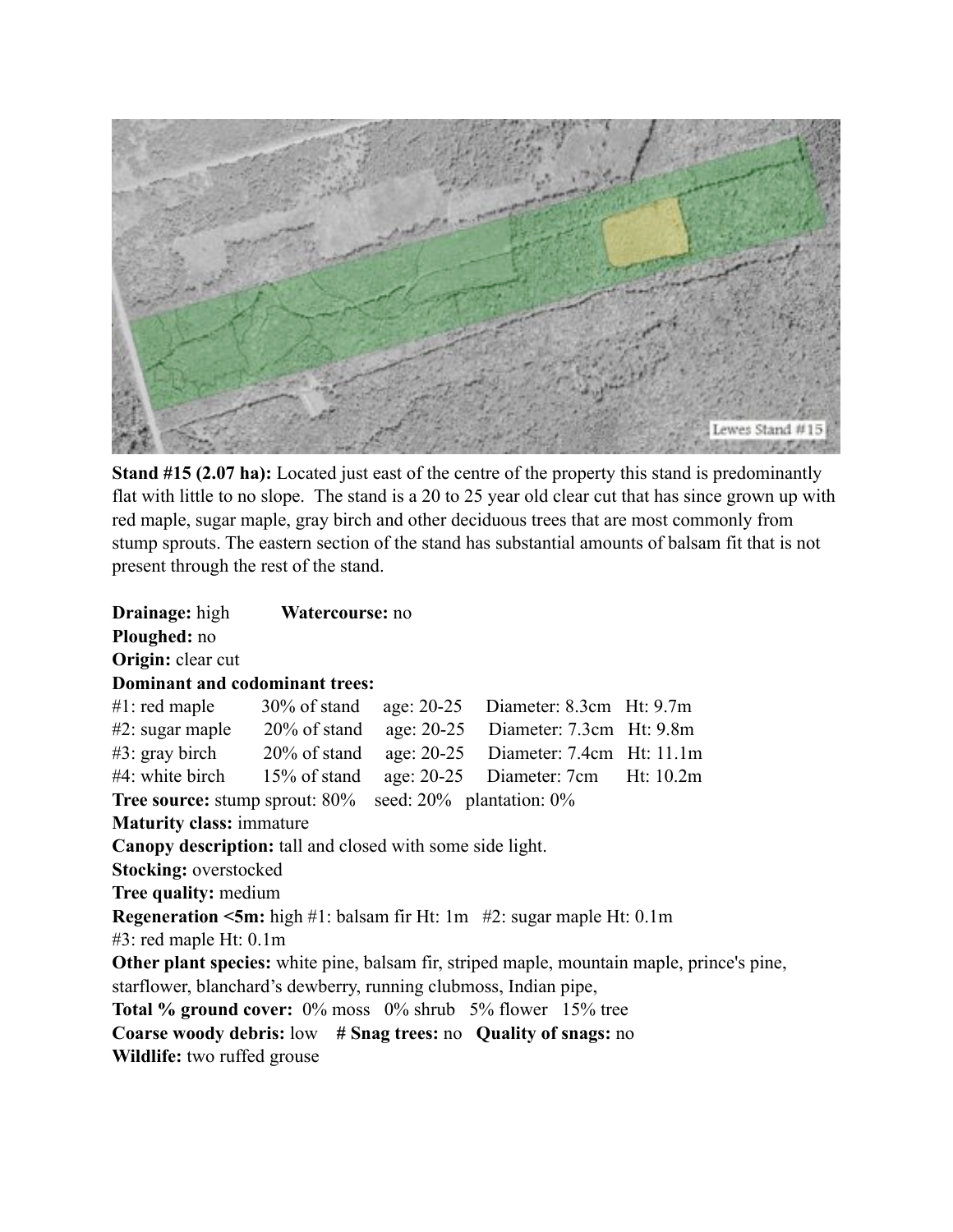**Treatment:** Pruning and releasing any of the potential crop trees is strongly advised to promote good tree development and health in the stand, with a particular focus on reducing stump sprouts. In the eastern section of dense balsam firs, patch cuts could be made which would reduce the firs as well as create planting sites. Plantings should include white pine, red oak, white ash, eastern hemlock, yellow birch, ironwood, alternate leaf dogwood, beaked hazelnut, witch hazel, and some wild flowers.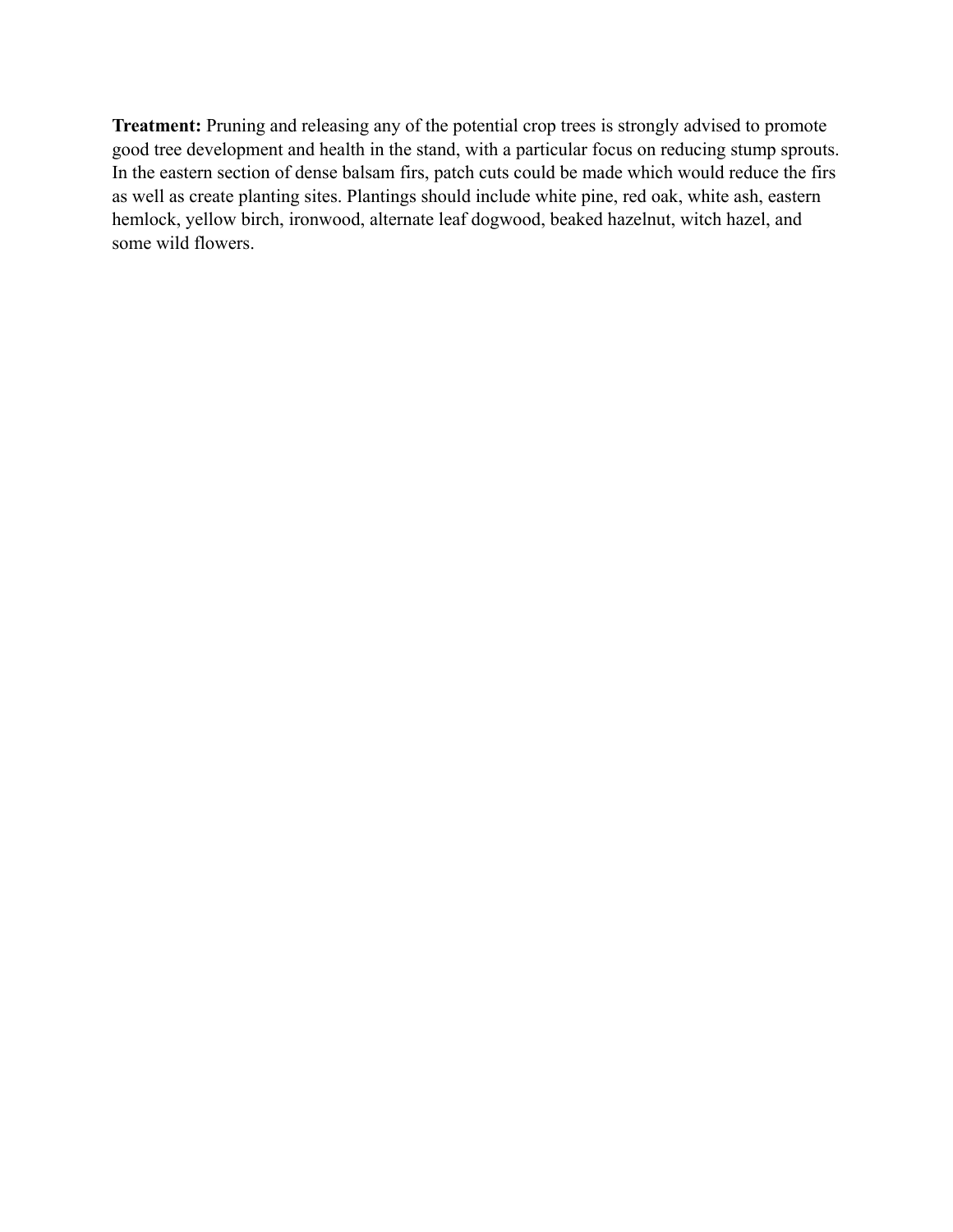

**Stand #16 (1.15 ha):** The stand is located along the north eastern boundary of the property and has a slightly rolling topography. This 20 to 25 year old clear cut has since regrown in a dominated stump sprout red maple with a mix of balsam fir. Many other species are also present in the stand such as white birch, sugar maple and pin cherry. An interesting feature of this stand is a large amount of bunchberry the runs throughout the stand.

**Drainage:** high **Watercourse:** no **Ploughed:** no **Origin:** partial cut **Dominant and codominant trees:** #1: red maple 33% of stand age: 20-25 Diameter: 8.4cm Ht: 11m #2: balsam fir 25% of stand age: 20-25 Diameter: 10.9cm Ht: 10.1m #3: white birch 15% of stand age: 20-25 Diameter: 8.5cm Ht: 10m #4: sugar maple 7% of stand age: 20-25 Diameter: 6.4cm Ht: 9.7m #5: pin cherry 5% of stand age: 20-25 Diameter: 8.2cm Ht: 11.5m **Tree source:** stump sprout:  $0\%$  seed:  $100\%$  plantation:  $0\%$ **Maturity class:** immature **Canopy description:** short and closed with side light **Stocking:** overstocked **Tree quality:** medium **Regeneration <5m:** high #1: red spruce Ht: 0.2m #2: balsam fir Ht: 0.5m #3: sugar maple Ht: 0.2m **Other plant species:** trembling aspen, white spruce, striped maple, large-tooth aspen, yellow birch, American beech, gray birch, wild raisin blueberry, bunchberry, sarsaparilla, starflower, wood fern, bracken fern, ground pine, blanchard's dewberry, running clubmoss, prince's pine,

wild strawberry,

**Total % ground cover:** 30% moss 0% shrub 15% flower 20% tree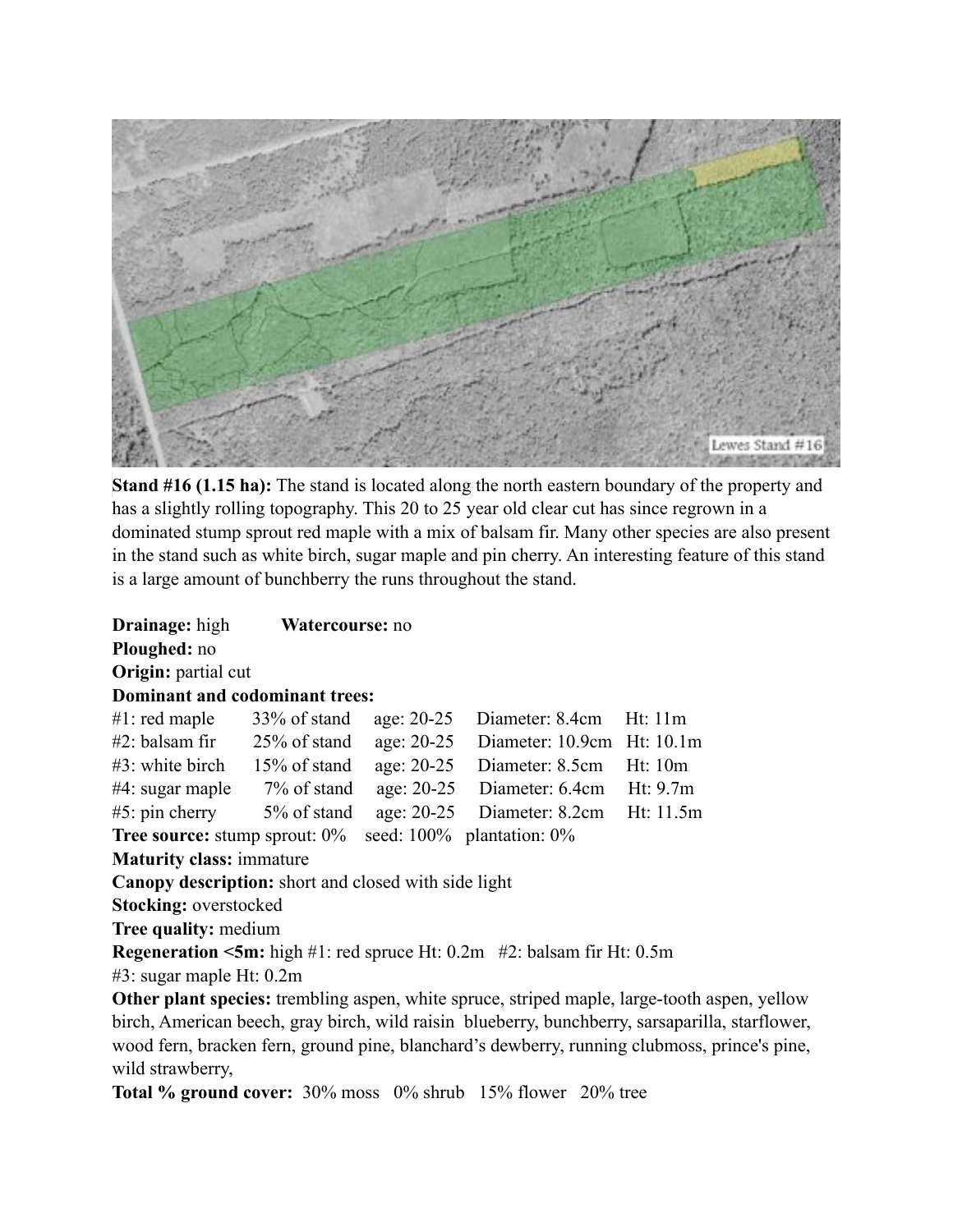## **Coarse woody debris:** low **# Snag trees:** non **Quality of snags:** non **Wildlife:** black-capped chickadee

**Treatment:** Most of the red maple would benefit from pruning, particularly removing stump sprouts. Other potential crop trees should be pruned and released to promote high value and healthy tree growth. Areas of dense balsam firs could be removed creating patch cuts for plantings. Species such as white pine, red oak, white ash, eastern hemlock, yellow birch, ironwood, alternate leaf dogwood, beaked hazelnut, witch hazel, and some wild flowers should be planted in these sites.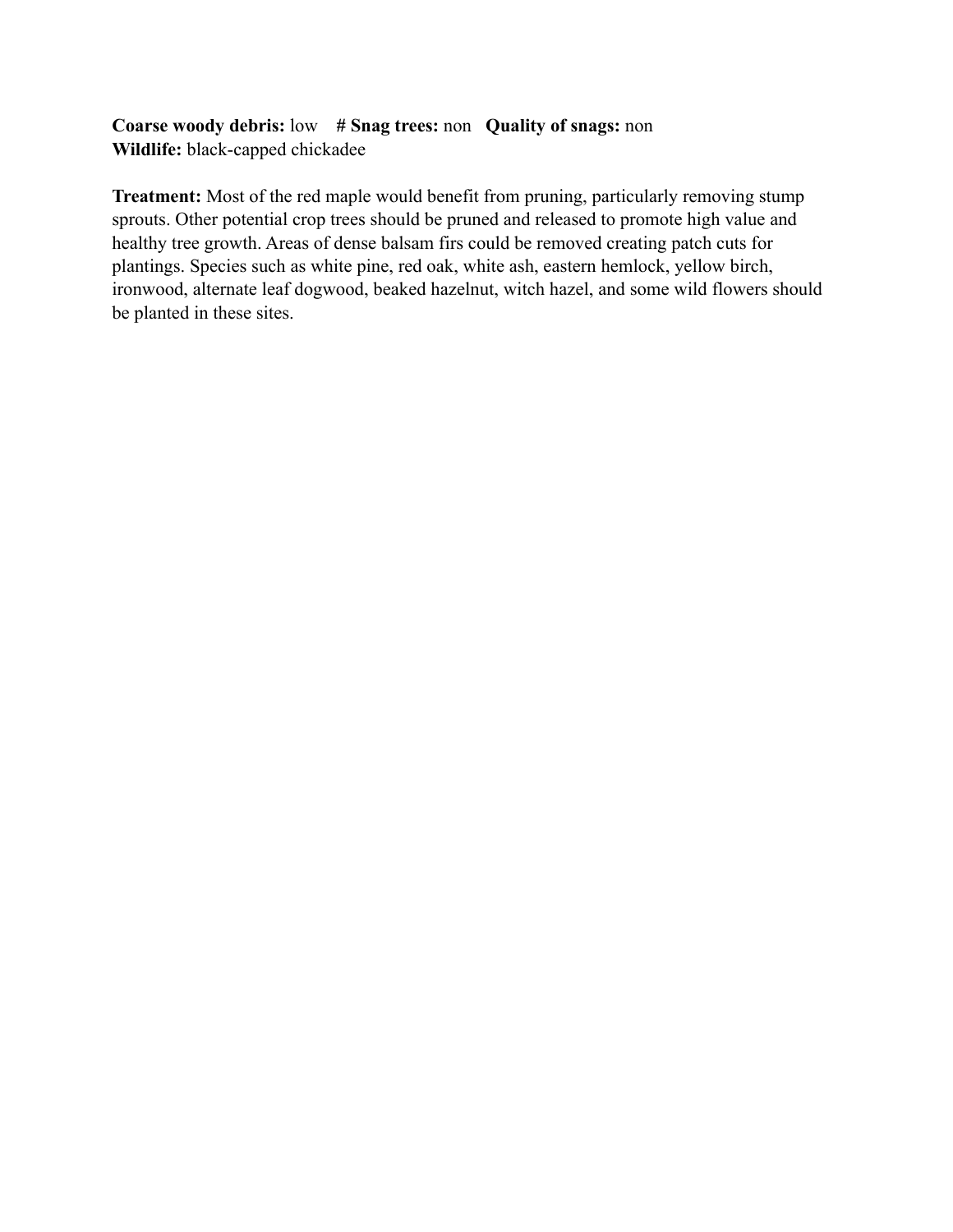

**Stand #17 (4.36 ha):** The stand is located in the eastern section of the property little to no slope. The south western section of the stand is very open and could be planted without any cuttings, although some woody debris might need dispersing. As a general rule, the stand seems to be more open and have more light in the western area of the stand, while it gets thicker and darker towards the eastern end. The stand is predominantly composed of both sugar and red maple with white birch and balsam fir. Most trees have straight stems and look healthy. There are many large trees in this stand including two really large white birch one being 46.4cm in diameter and 20m tall and the other 57.6cm in diameter and 21.2m tall (see waypoints on map). There also was a 70 year old eastern hemlock, the only one that was seen in that section of the property (see waypoint on map).

| <b>Drainage:</b> high                                                                         | Watercourse: no |           |                                |  |  |  |  |  |
|-----------------------------------------------------------------------------------------------|-----------------|-----------|--------------------------------|--|--|--|--|--|
| Ploughed: no                                                                                  |                 |           |                                |  |  |  |  |  |
| <b>Origin:</b> partial cut                                                                    |                 |           |                                |  |  |  |  |  |
| Dominant and codominant trees:                                                                |                 |           |                                |  |  |  |  |  |
| #1: sugar maple                                                                               | $30\%$ of stand | age: $60$ | Diameter: $17.8cm$ Ht: $15.2m$ |  |  |  |  |  |
| #2: white birch                                                                               | $25\%$ of stand | age: $60$ | Diameter: 17.6cm Ht: 16.7m     |  |  |  |  |  |
| $\#3$ : red maple $20\%$ of stand                                                             |                 | age: $60$ | Diameter: $20.1cm$ Ht: $16.7m$ |  |  |  |  |  |
| $#4$ : balsam fir $20\%$ of stand                                                             |                 | age: $40$ | Diameter: 16.3cm Ht: 13.5m     |  |  |  |  |  |
| $#5$ : American beech $5\%$ of stand                                                          |                 | age: $60$ | Diameter: 33cm Ht: 14.7m       |  |  |  |  |  |
| <b>Tree source:</b> stump sprout: $10\%$ seed: $90\%$ plantation: $0\%$                       |                 |           |                                |  |  |  |  |  |
| <b>Maturity class: mature</b>                                                                 |                 |           |                                |  |  |  |  |  |
| <b>Canopy description:</b> tall and closed with side light                                    |                 |           |                                |  |  |  |  |  |
| <b>Stocking:</b> fully stocked                                                                |                 |           |                                |  |  |  |  |  |
| Tree quality: high                                                                            |                 |           |                                |  |  |  |  |  |
| <b>Regeneration <math>\leq 5m</math>:</b> some #1: red maple Ht: 0.2m #2: balsam fir Ht: 0.2m |                 |           |                                |  |  |  |  |  |
| #3: striped maple Ht: 0.1m                                                                    |                 |           |                                |  |  |  |  |  |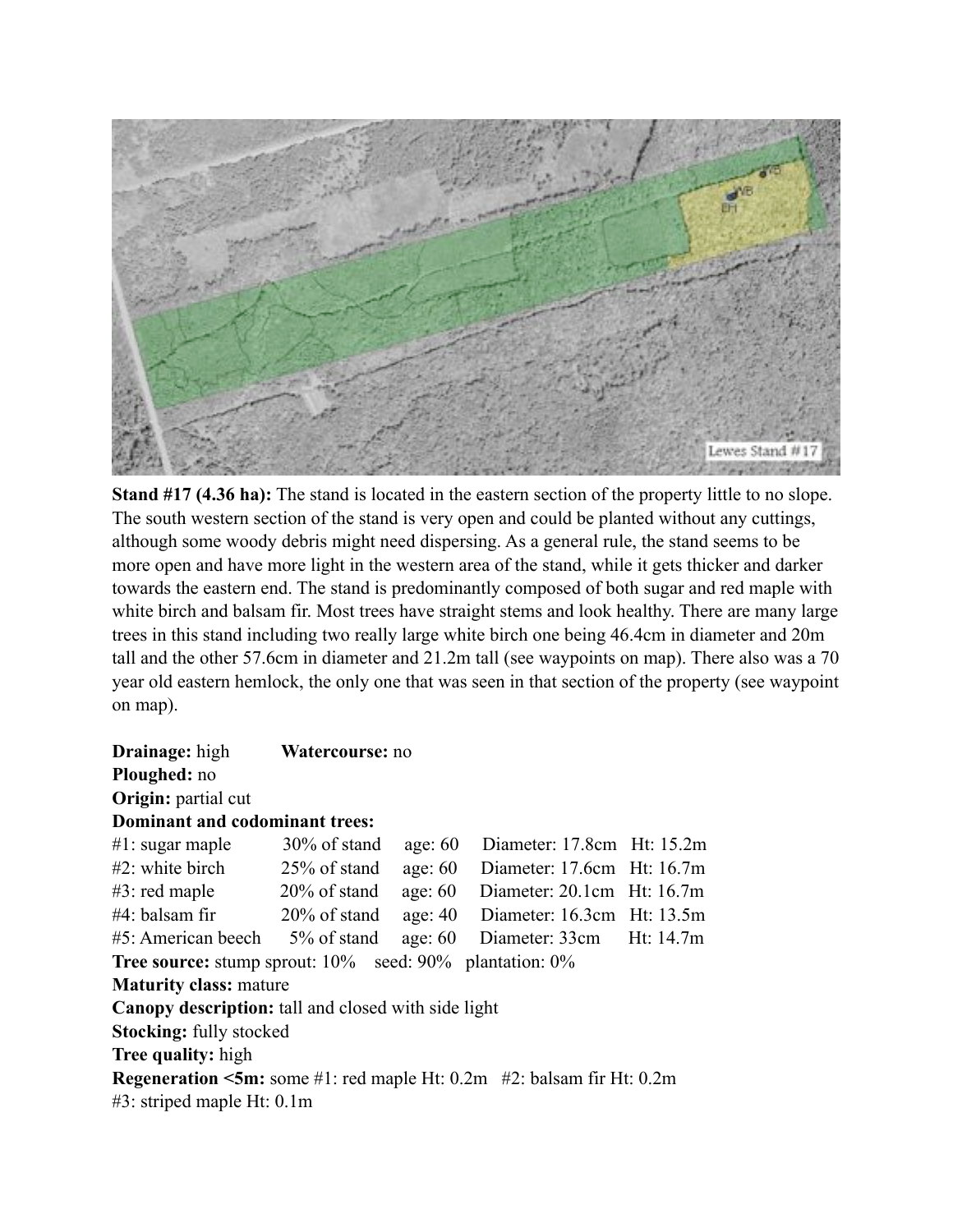**Other plant species:** white spruce, trembling aspen, wild raisin, Indian cucumber, clintonia, sarsaparilla, starflower, prince's pine, wood fern, bracken fern, old man's beard, ground pine, clubmoss, Indian pipe,

**Total % ground cover:** 0% moss 0% shrub 0% flower 10% tree 90% leaf liter **Coarse woody debris:** low medium **# Snag trees:** low **Quality of snags:** medium **Wildlife:** 

**Treatment:** There are many good quality trees that can be cut and used for wood products especially in the eastern section of the stand. Removing some of these large trees will create openings that can then be used for planting sites.

The western section of the stand has ample space for plantings but has lots of coarse woody debris. Eastern hemlock, white pine, red spruce, yellow birch, ironwood, red oak, alternate leaf dogwood, hobblebush, beaked hazelnut, and witch hazel would all be excellent species for the plantings.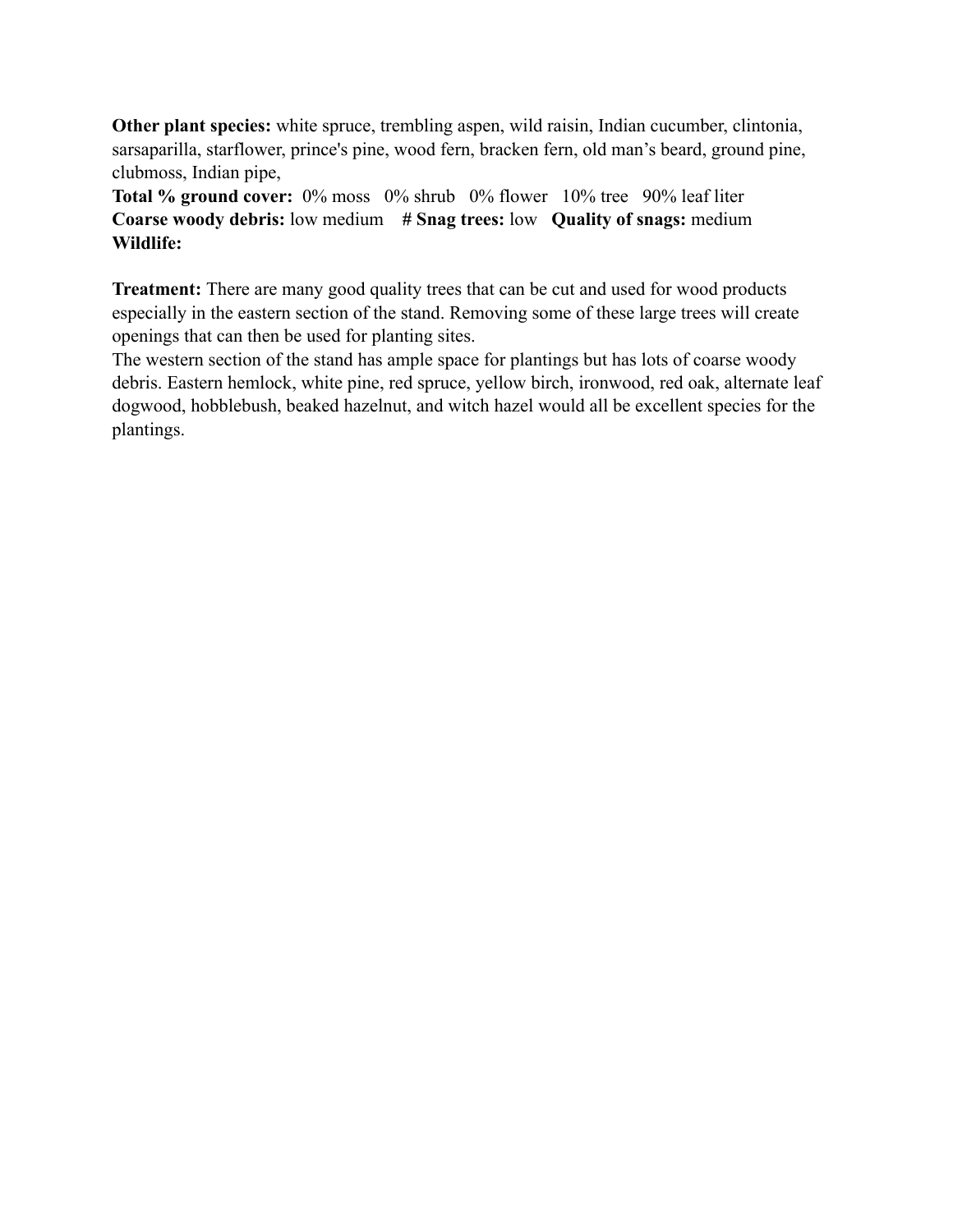

**Stand #18 (1.02 ha):** This stand is located in the south eastern corner of the propertyand hase little to no slope. The stand has a tall but spacious feel to it with red maple and sugar maple being the dominant species and white birch and American beech as the codominant species. The stand also has large amount of balsam fir regeneration. The trees are tall and straight. Next to the stand along the east boundary of the property is a clear cut that extends into the next property. That clear cut also has lots of balsam fir regeneration.

**Drainage:** high **Watercourse:** no **Ploughed:** no **Origin:** partial cut **Dominant and codominant trees:** #1: red maple 40% of stand age: 50-60 Diameter: 22.5cm Ht: 20.2m #2: sugar maple 30% of stand age: 50-60 Diameter: 21.9cm Ht: 20m #3: white birch 20% of stand age: 50-60 Diameter: 20.9cm Ht: 19.8m #4: American beech 10% of stand age: 50-60 Diameter: 26.7cm Ht: 19.1m **Tree source:** stump sprout: 10% seed: 90% plantation: 0% **Maturity class:** mature **Canopy description:** tall patchy with side light **Stocking:** fully stocked **Tree quality:** medium high **Regeneration <5m:** medium #1: balsam fir Ht: 1m #2: red maple Ht: 0.2m #3: striped maple Ht: 0.1m #4: sugar maple Ht: 0.1m **Other plant species:** yellow birch, bunchberry, wild lily-of-the-valley, prince pine, wood fern, lung lichen, old man's beard, ground pine, Indian pipe, **Total % ground cover:** 0% moss 0% shrub 0% flower 30% tree **Coarse woody debris:** medium **# Snag trees:** low **Quality of snags:** low

**Wildlife:**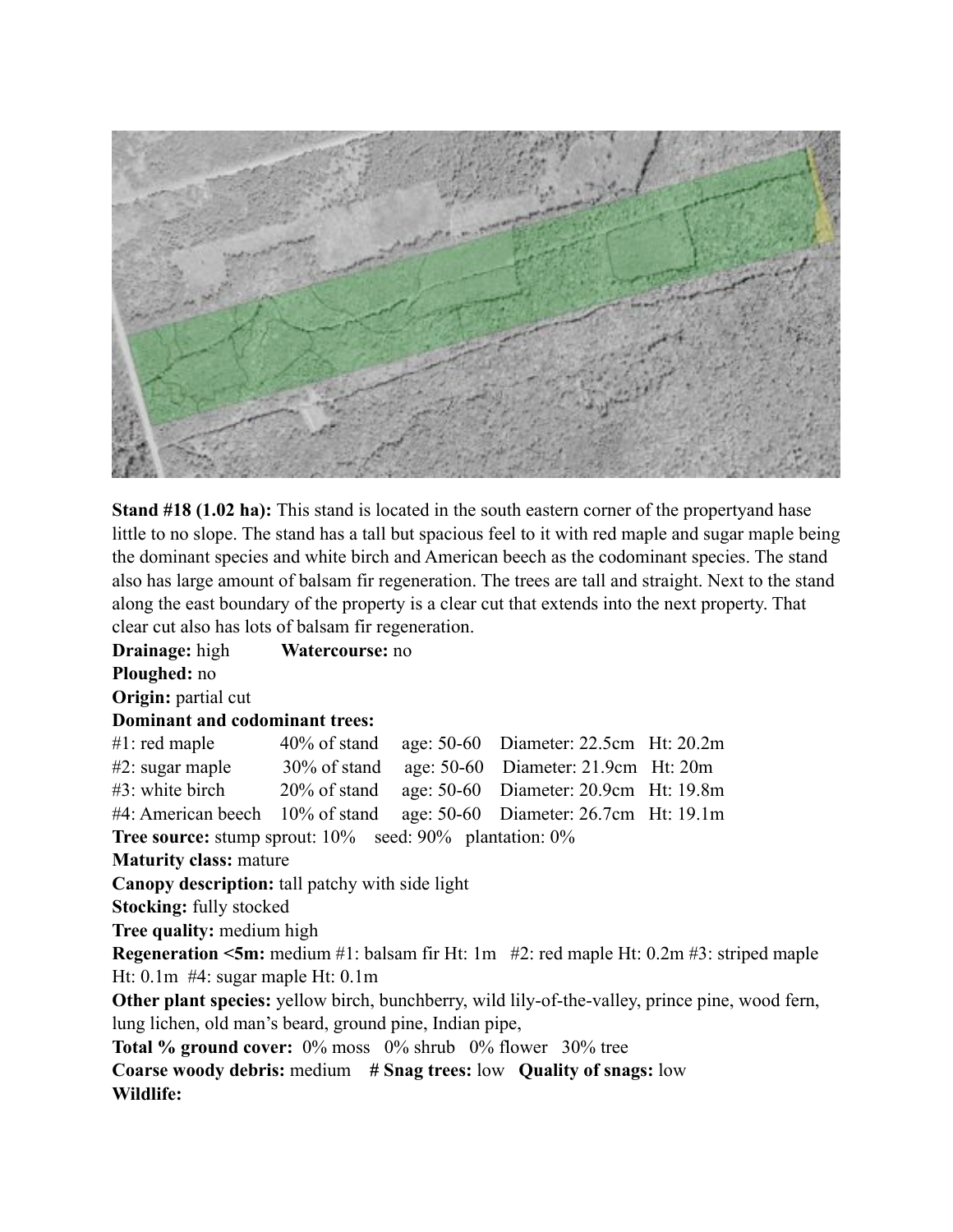**Treatment:** Create openings for plantings by removing areas of dense balsam fir. Plant red oak, white ash, yellow birch, eastern hemlock, ironwood, alternate leaf dogwood, beaked hazelnut, and witch hazel. Some of the trees may be worth looking at for wood product us.